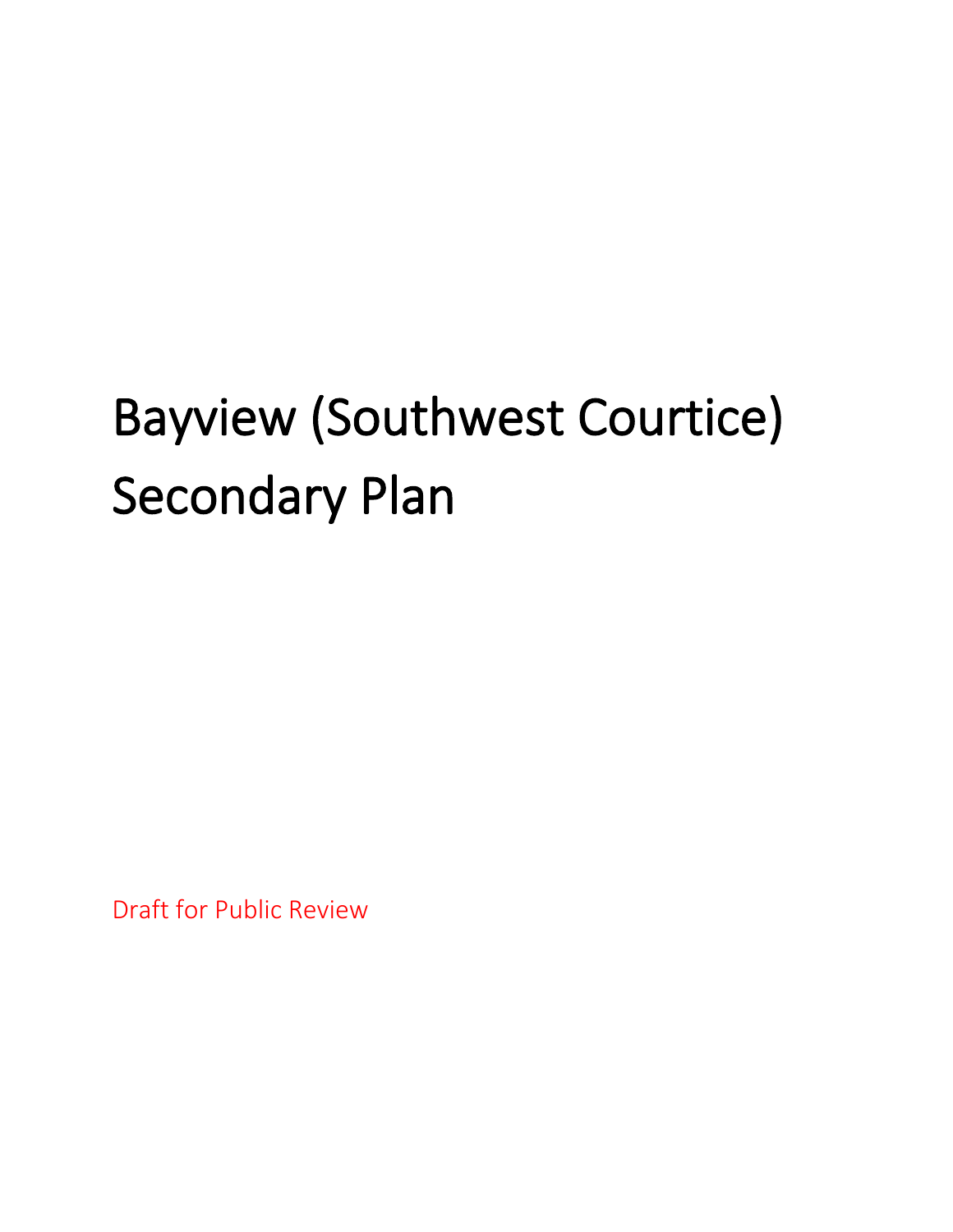## **Table of Contents**

| 1                       |  |
|-------------------------|--|
| $\overline{2}$          |  |
| $\mathbf{1}$            |  |
| $\overline{2}$          |  |
|                         |  |
| 2.1                     |  |
| 2.2                     |  |
| 2.3                     |  |
|                         |  |
|                         |  |
| 3                       |  |
|                         |  |
| 3.1                     |  |
| 3.2                     |  |
|                         |  |
| 4                       |  |
|                         |  |
| 4.1                     |  |
| 4.2                     |  |
|                         |  |
|                         |  |
| 5                       |  |
|                         |  |
| 5.1                     |  |
| 5.2                     |  |
|                         |  |
| 6                       |  |
|                         |  |
| 6.1                     |  |
| 6.2                     |  |
| 6.3                     |  |
| 6.4                     |  |
| 6.5                     |  |
|                         |  |
|                         |  |
| $\overline{\mathbf{z}}$ |  |
|                         |  |
| 7.1                     |  |
| 7.2                     |  |
|                         |  |
|                         |  |
| 8                       |  |
|                         |  |
| 8.1                     |  |
| 8.2                     |  |
|                         |  |
| 9                       |  |
|                         |  |
| 9.1                     |  |
|                         |  |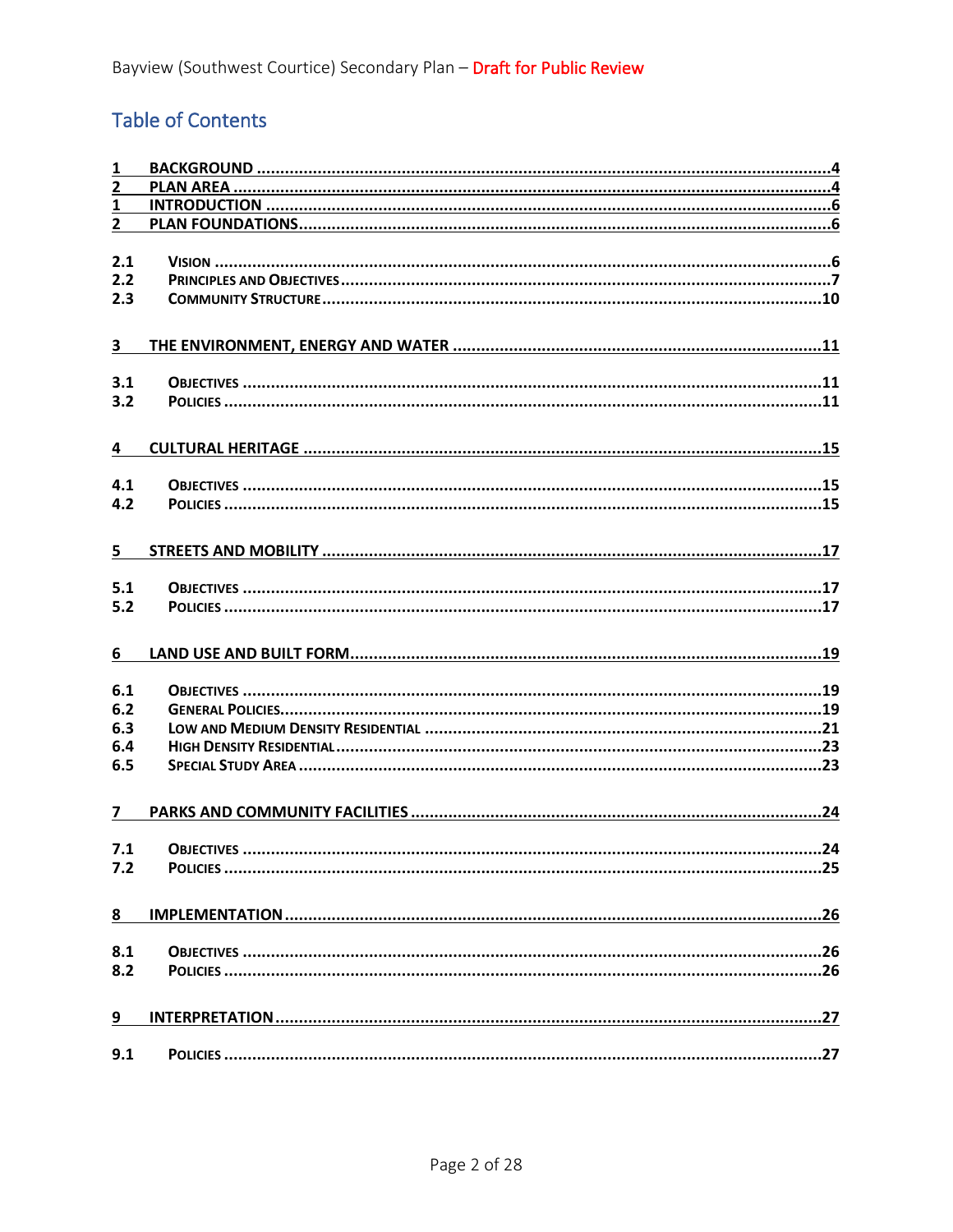## SCHEDULES AND APPENDICES

- Schedule A Open Space Network
- Schedule B Cultural Heritage
- Schedule C Road Classifications
- Schedule D Land Use
- Appendix A Conversion Area
- Appendix B Demonstration Plan
- Appendix C Bayview (Southwest Courtice) Urban Design and Sustainability Guidelines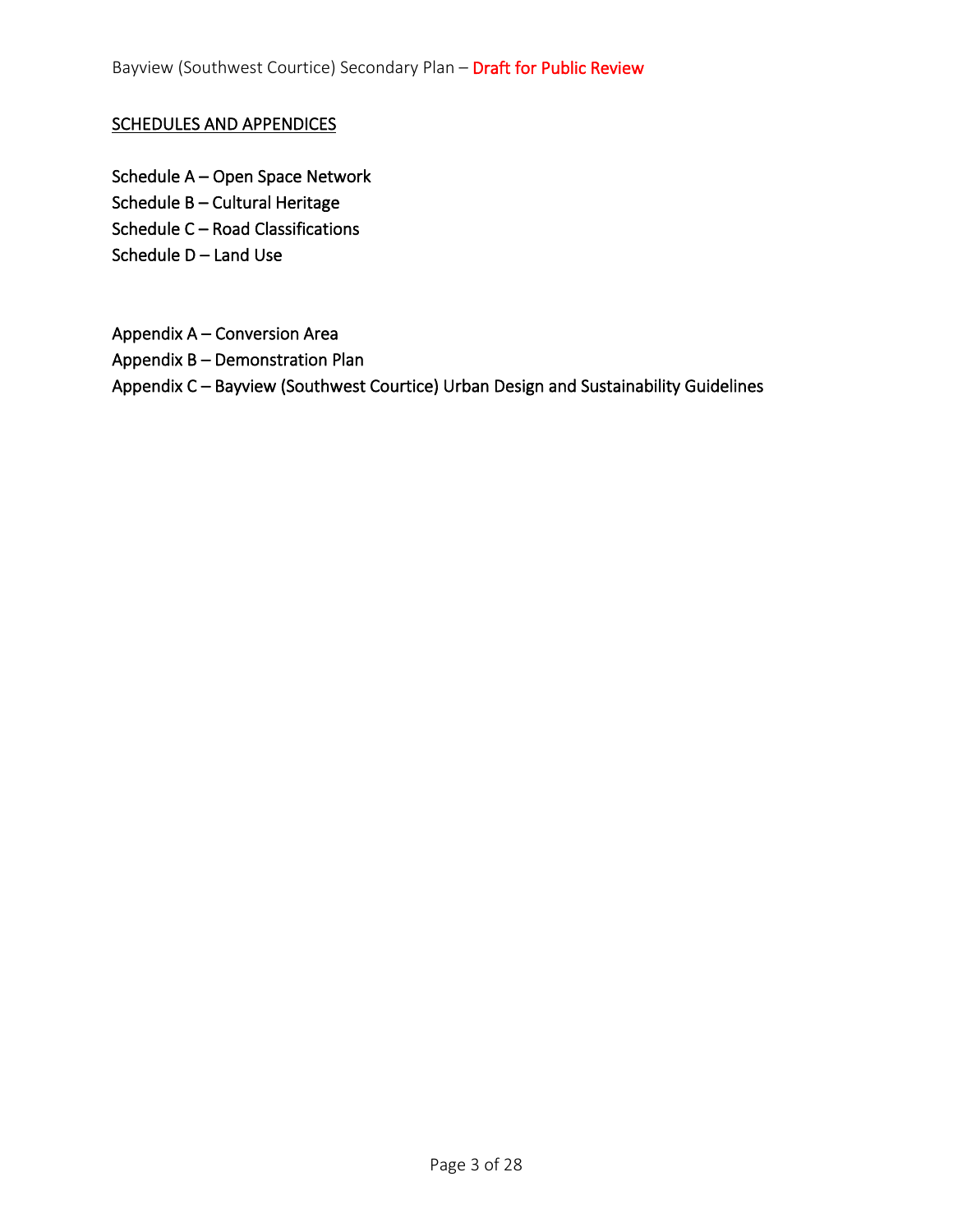# Part A – Preamble

## <span id="page-3-0"></span>1 Background

A Neighbourhood Plan for Southwest Courtice was first developed in 1996. It identified land uses, built form and densities for the northern portion of the study area, while leaving the southern portion identified as "Future Urban Residential." In this future development area, an absence of servicing prevented development from moving forward.

Most of the original Secondary Plan area has been built out, or is subject to approved development applications pending construction. This area is primarily made up of single detached residential housing, with some townhouses and limited commercial uses along Bloor Street. A new mixed-use development with a higher density residential building has recently been approved for the southeast corner of Bloor Street and Townline Road. The South Courtice Arena, a major recreational facility, is also located in the area. Municipal servicing is now being constructed to serve the remaining portion of the Southwest Courtice Secondary Plan Area, necessitating an update to the Southwest Courtice Secondary Plan.

The purpose of this updated Secondary Plan is to establish goals and policies to guide development within the entirety of the Bayview Neighbourhood, as it is implemented through subdivision, zoning and site plan control. The Urban Design and Sustainable Development Guidelines included in Appendix C of this Secondary Plan support the policies of this Secondary Plan and will also be used to guide development.

## <span id="page-3-1"></span>2 Plan Area

The Bayview Secondary Plan Area is generally bounded by Townline Road and a low-rise residential neighbourhood in Oshawa to the west, Robinson Creek and its natural areas in the east, the low-rise residential Penfound Neighbourhood and Bloor Street in the north, and the CP rail corridor and Highway 401 to the south. The area includes the Bayview Neighbourhood as identified in the Clarington Official Plan Appendix B. It also includes a portion of the Courtice Employment Lands immediately to the south (see Appendix A). The Municipality has proposed that these lands be re-designated to permit residential uses, and this proposed conversion will be considered as part of Durham Region's Municipal Comprehensive Review. If these lands are not converted, this plan will be amended accordingly.

The Plan area is effectively a southerly extension of the residential areas of Courtice, relatively disconnected from the Courtice Employment Lands to the east as a result of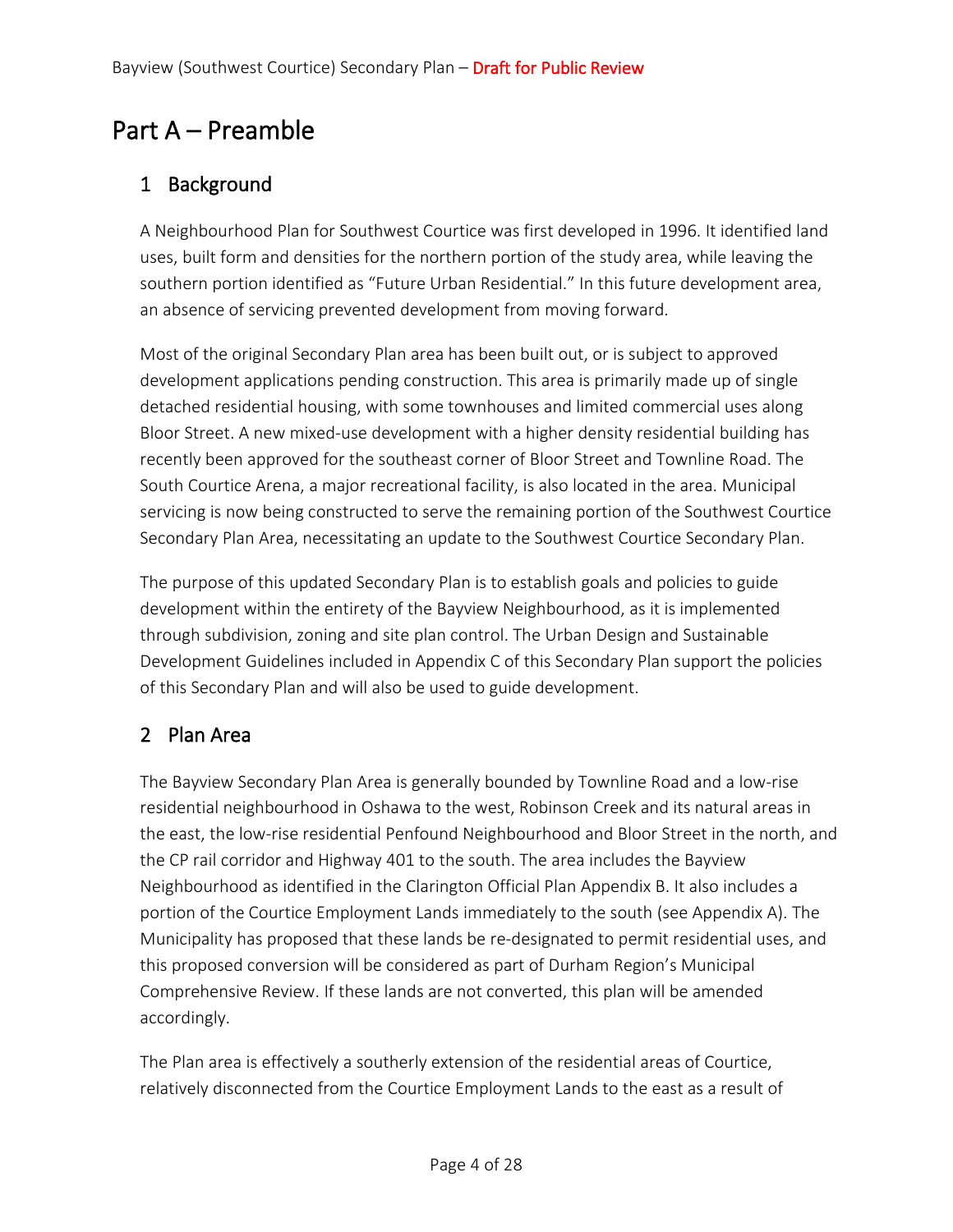#### Bayview (Southwest Courtice) Secondary Plan - Draft for Public Review

natural and other physical barriers. The Secondary Plan Area is approximately 216 hectares in size, with a built-up area of approximately 106 hectares and an unbuilt area of approximately 110 hectares at the time of this Plan's adoption. The planned population for the Secondary Plan Area is approximately 7,700 residents and approximately 2,900 units (excluding secondary units that may be created within main dwellings).

The initial sections of the Secondary Plan provide a vision, guiding principles and community structure that provide a foundation upon which the objectives and policies in the following sections of the Plan are based. In turn, the objectives within each section inform the policies found in that section, such that the implementation of the policies will allow for the achievement of the objectives, and ultimately the vision, guiding principles and community structure. All development within the Secondary Plan Area should conform to and not conflict with the policies of this Secondary Plan.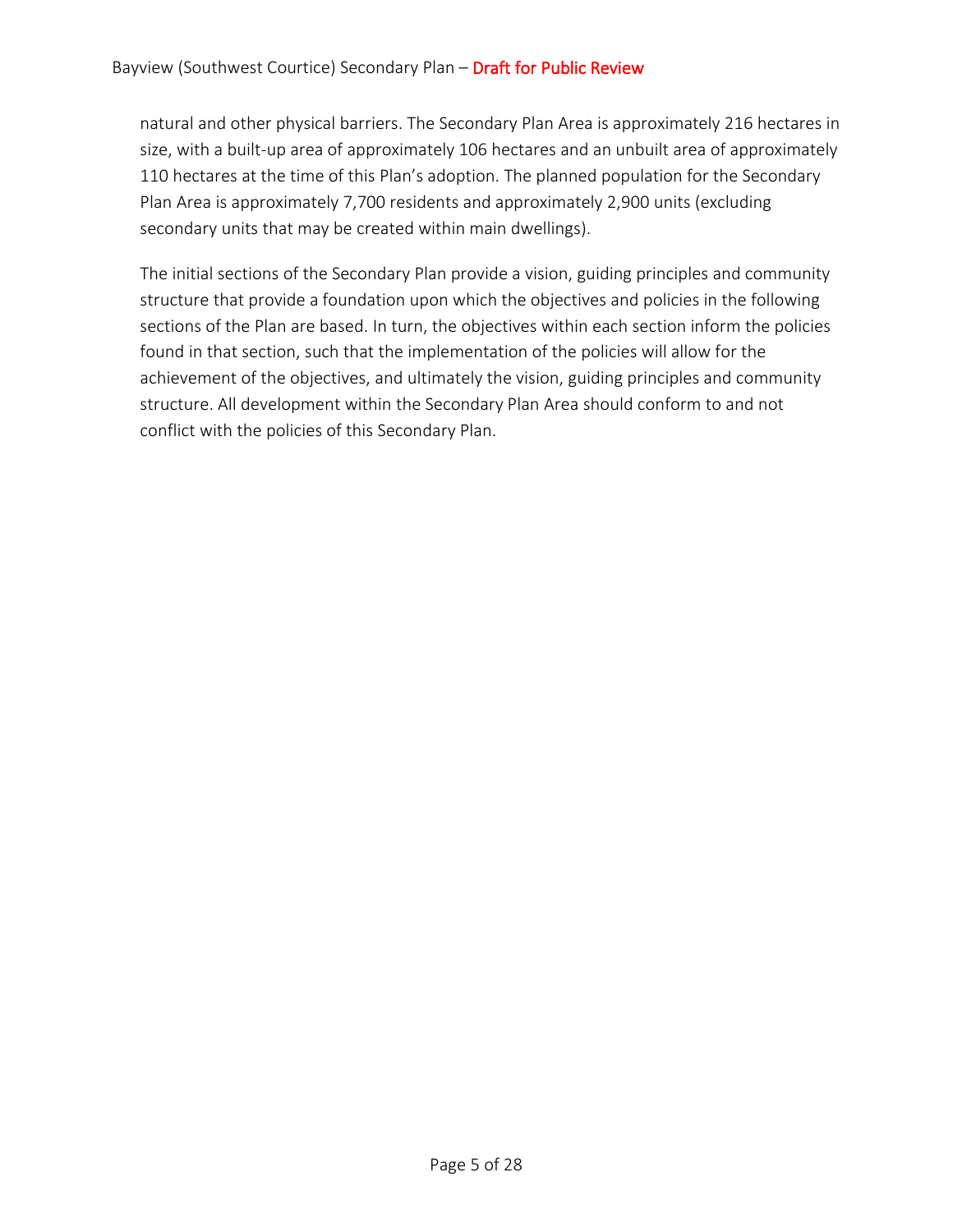## Part B – Secondary Plan

## <span id="page-5-0"></span>1 Introduction

The Bayview Secondary Plan Area is comprised of the Bayview Neighbourhood as identified in the Clarington Official Plan Appendix B. It is generally bounded by Townline Road in the west, Robinson Creek in the east, Bloor Street in the north, and the CP rail corridor / Highway 401 to the south. The Secondary Plan Area is approximately 216 hectares in size, with a builtup area of approximately 106 hectares and an unbuilt area of approximately 110 hectares at the time of this Plan's adoption. The planned population for the Secondary Plan Area is approximately 7,700 residents and approximately 2,900 units.

The purpose of this Secondary Plan is to establish goals and policies to guide development within the Bayview Neighbourhood, as it is implemented through subdivision, zoning and site plan control. The Urban Design and Sustainable Development Guidelines included in Appendix C support the policies of this Secondary Plan and will also be used to guide development.

## <span id="page-5-1"></span>2 Plan Foundations

<span id="page-5-2"></span>The vision, principles and community structure within this section of the Secondary Plan provide the foundation upon which the goals and policies of the Secondary Plan are based.

## 2.1 Vision

The Bayview Secondary Plan envisions the Bayview Neighbourhood to be a predominantly low-rise residential community with walkable streets, a diversity of housing types, accessible and versatile parkland, and enhanced and protected natural features. The variety of housing choices will include detached and semi-detached houses, townhomes, duplexes and triplexes, and apartment buildings. Among these will be affordable housing options for individuals and families. Three neighbourhood parks will provide gathering places, and natural features associated with Robinson Creek will support a trail network. A primary school and the South Courtice Arena will also be within walking or biking distance for most residents. Mixed-use developments along Bloor Street will provide commercial amenities and encourage walking and social interaction. With leafy streets and a wealth of open spaces, the community will have a strong green character, and with low-carbon homes and a range of other environmental design features, it will support the sustainability goals of Priority Green Clarington and the Municipality's Official Plan.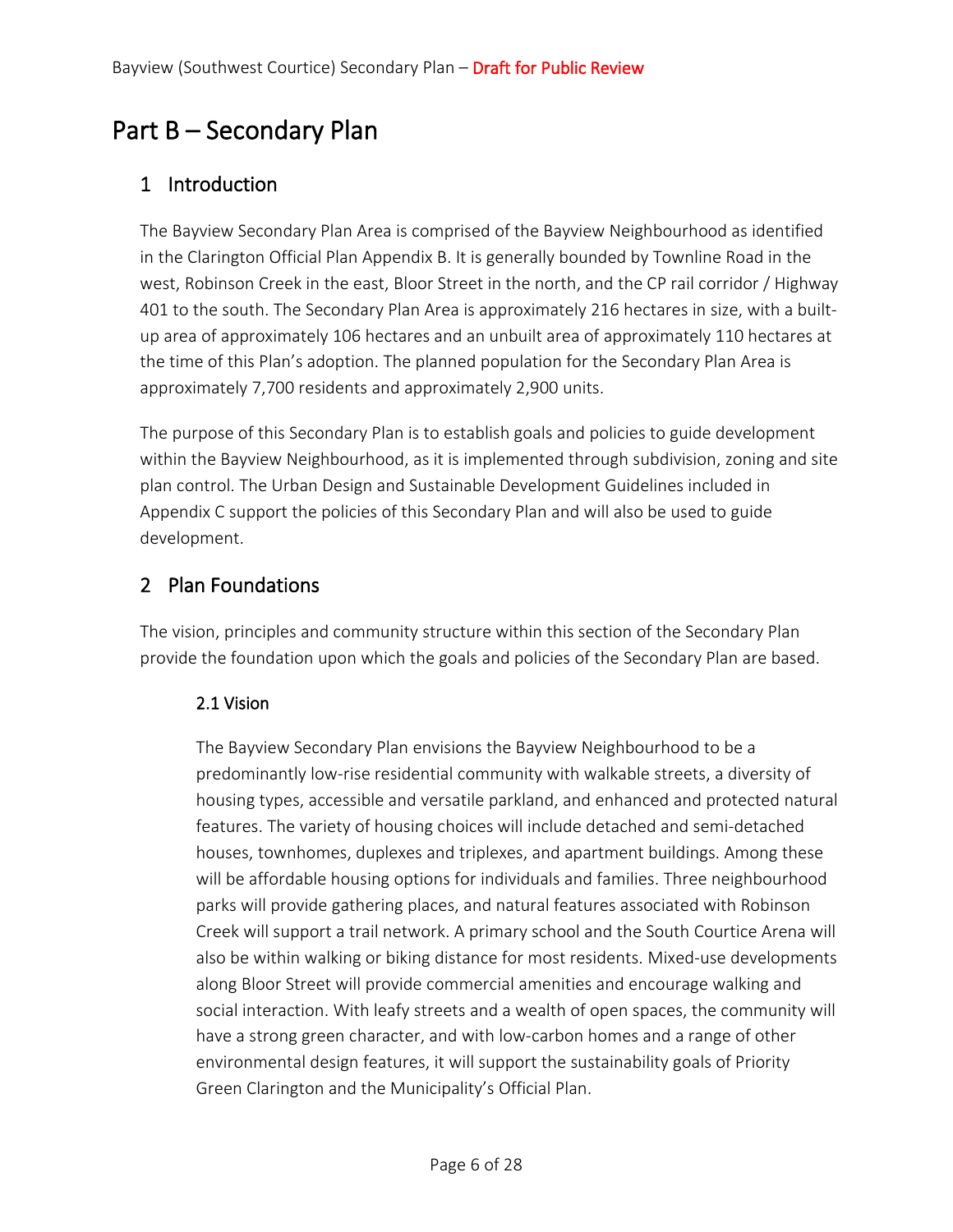## <span id="page-6-0"></span>2.2 Principles and Objectives

The Bayview Secondary Plan is based on the following eight principles, each of which is supported by a set of objectives for the community.

- 2.2.1 Support a high quality of life for households of all sizes, ages and incomes Objectives:
	- a) Accommodate a diverse population of at least 7,700 persons at full build-out.
	- b) Provide a range of housing densities, tenures, and types.
	- c) Integrate affordable housing for individuals and families with low or moderate incomes.
	- d) Create a public realm of streets, parks and other open spaces that is inviting, comfortable and safe.
	- e) Ensure residents have convenient access to basic commercial amenities and community facilities by all modes of travel.
	- f) Ensure compatibility among land uses and housing types.
	- g) Protect, enhance and value significant natural features
- 2.2.2 Protect, enhance and value significant natural features

## Objectives:

- a) Ensure development and human activity does not have adverse impacts on natural heritage and hydrologically sensitive features, and their ecological functions.
- b) Establish a network of natural green corridors along the Robinson Creek and its associated tributaries and valley lands, linked to other natural heritage features.
- c) Implement the recommendations and strategies contained in the Robinson Creek and Tooley Creek Subwatershed Study.
- d) Integrate stormwater management with the open space system while minimizing impacts on the natural environment.
- Ensure significant natural features are highly visible and contribute to the character of the neighbourhood.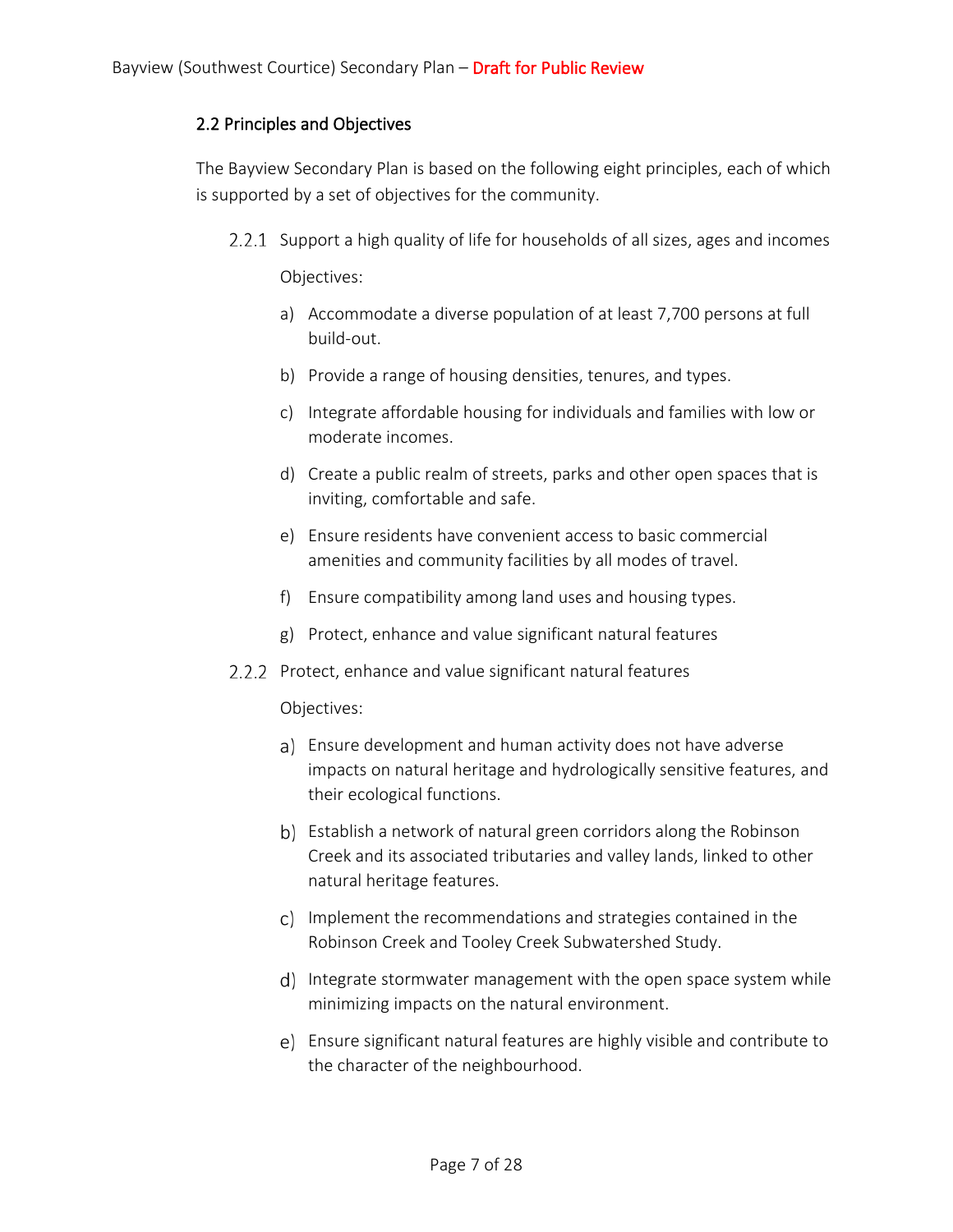- f) Significantly increase the tree canopy throughout the Bayview Neighbourhood and support woodland coverage targets for the subwatershed.
- 2.2.3 Promote environmental sustainability, energy efficiency and resilience

Objectives:

- a) Ensure the Secondary Plan Area is developed on the basis of full municipal sanitary sewer, storm sewer and water services.
- b) Design buildings, infrastructure and the neighbourhood as a whole to high standards for energy and water conservation.
- c) Design buildings, infrastructure and open spaces to mitigate the impacts of severe storms, flooding and droughts.
- d) Integrate opportunities for renewable energy in the design of the neighbourhood.
- e) Ultimately achieve a net-zero carbon community.
- 2.2.4 Conserve and integrate significant and valued cultural heritage resources Objectives:
	- a) Conserve and reuse culturally significant historic buildings and their immediate landscapes.
	- b) Interpret the area's cultural heritage within the public realm.
- 2.2.5 Connect the neighbourhood to the broader community and region by all modes of travel

Objectives:

- a) Establish new or improved road and active transportation connections to existing and planned destinations east of Robinson Creek.
- b) Ensure the road network facilitates the use of public transit, walking and cycling.
- c) Establish an interconnected network of trails and other active transportation facilities within the neighbourhood, linked to the broader municipal network.
- d) Establish inviting, comfortable transit stops within the neighbourhood.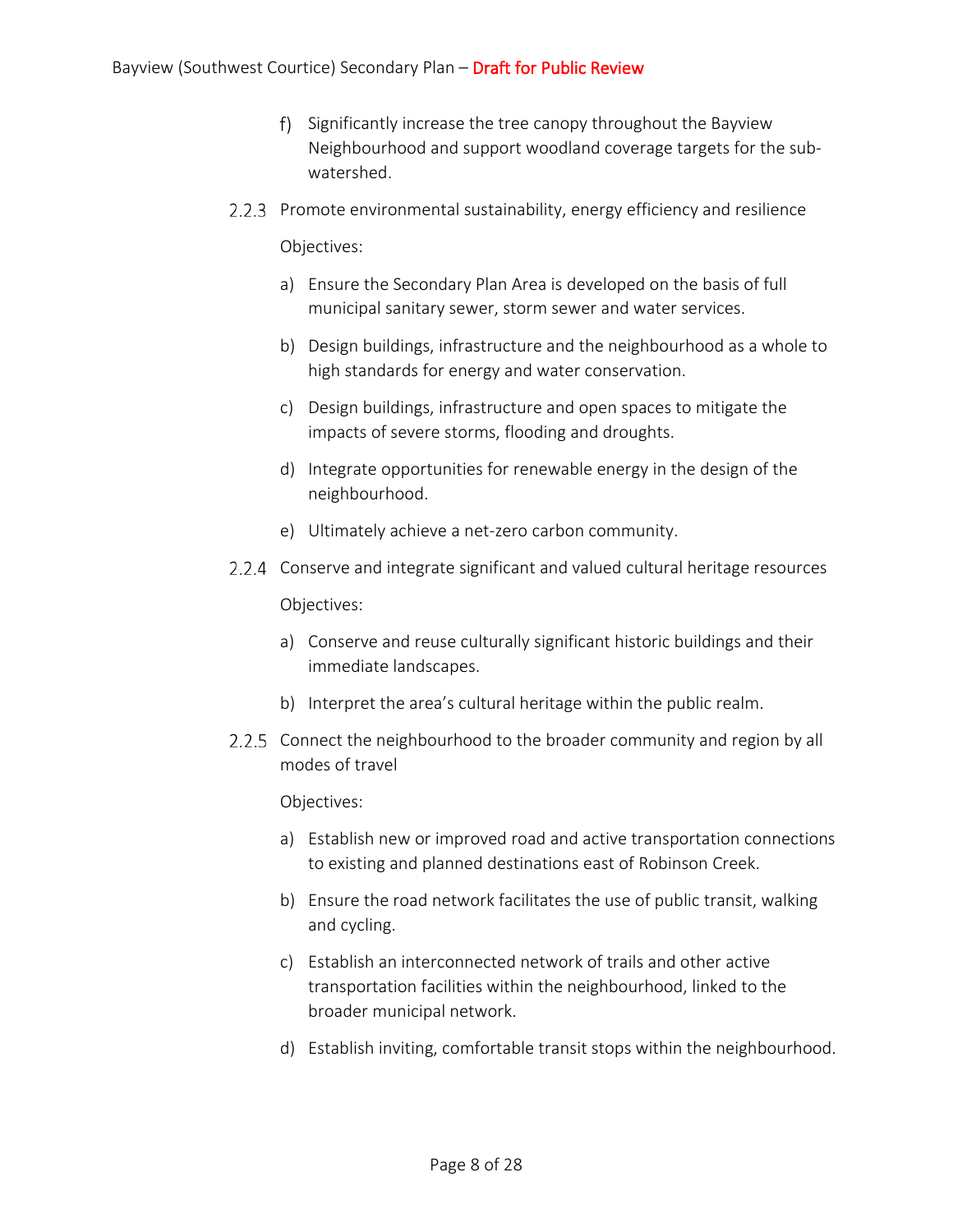- e) Ensure streets, buildings and parking facilities can adapt to changes in travel behavior and new transportation technologies.
- 2.2.6 Encourage social interaction and outdoor activity

Objectives:

- a) Ensure parks and other public open spaces are highly visible, accessible, and usable.
- b) Ensure parks contain a range of neighbourhood-scale facilities for residents of all ages and abilities.
- c) Use significant natural features, stormwater management facilities and other public open spaces to enhance the character of, and connectivity within, the parks and open space network.
- d) Ensure all streets are designed to encourage walking.
- 2.2.7 Create a distinct character and memorable sense of place for the neighbourhood

Objectives:

- a) Ensure trees are planted in the public and private realms to define streetscapes and parks over time.
- b) Achieve mixed-use development on Bloor Street that helps to enliven the streetscape.
- c) Integrate public art into the design of parks, streets and other public spaces.
- d) Ensure there is architectural variety within each block and along each street within the neighbourhood
- e) Ensure buildings, streets and landscapes are designed to a high standard.
- 2.2.8 Develop the neighbourhood in an orderly, coordinated and cohesive fashion

Objectives:

- a) Ensure roads and municipal services required for any part of the neighbourhood are in place and operative prior to or coincident with development.
- b) Ensure each phase of development is contiguous to a previous phase.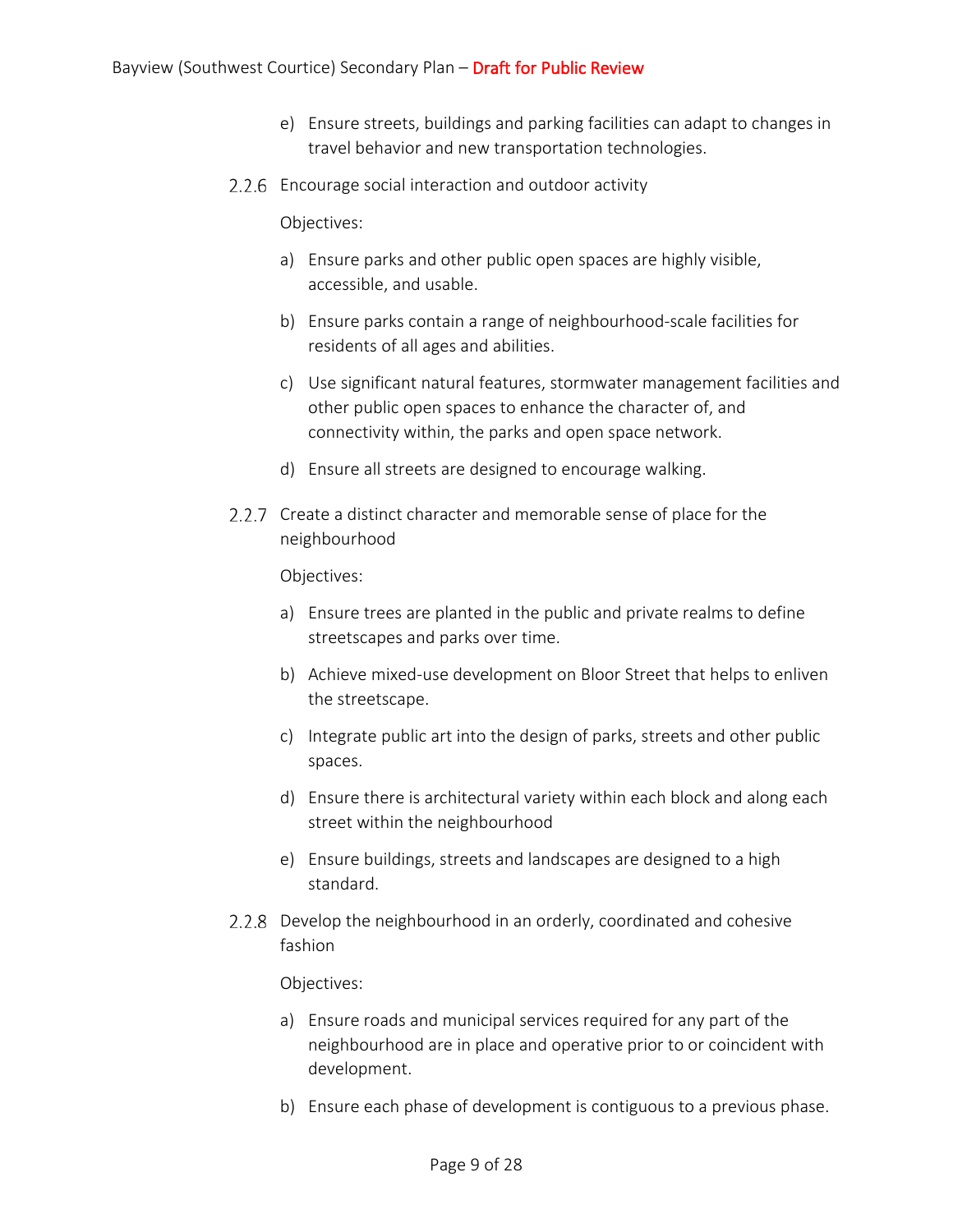c) Ensure lot patterns are rational and efficient.

#### <span id="page-9-0"></span>2.3 Community Structure

The vision, principles and objectives for the Bayview Neighbourhood are supported by a community structure comprised of the following:

> 2.3.1 Fnvironmental Protection Areas: Environmental Protection Areas along the Robinson Creek valley largely define the eastern boundary of the Secondary Plan Area and the development potential in the unbuilt area of the neighbourhood.



*Figure 1: Community Structure map of Bayview Neighbourhood.*

2.3.2 Street Network: Collector

streets will provide direct connections to the arterial roads that frame the neighbourhood. They will function as neighbourhood spines and the framework for a grid-like network of local streets that support a highly walkable and accessible neighbourhood.

- 2.3.3 Public Open Spaces: Bayview will be anchored by two central Neighbourhood Parks, one located adjacent to the Robinson Creek valley and a second south of the new arterial adjacent to the cemetery, both will be integrated with stormwater management facilities to ensure the natural environment is a defining and accessible feature of the community.
- 2.3.4 Bloor Street Mixed-Use Corridor: As a Regional Corridor, planned for higher order transit along Bloor Street will be the primary location for high-density housing and commercial amenities for the neighbourhood.
- Low-Rise Residential Areas: Major streets and open spaces provide the framework for predominately low-rise residential areas that will grow and evolve over time to accommodate a range of housing types and forms.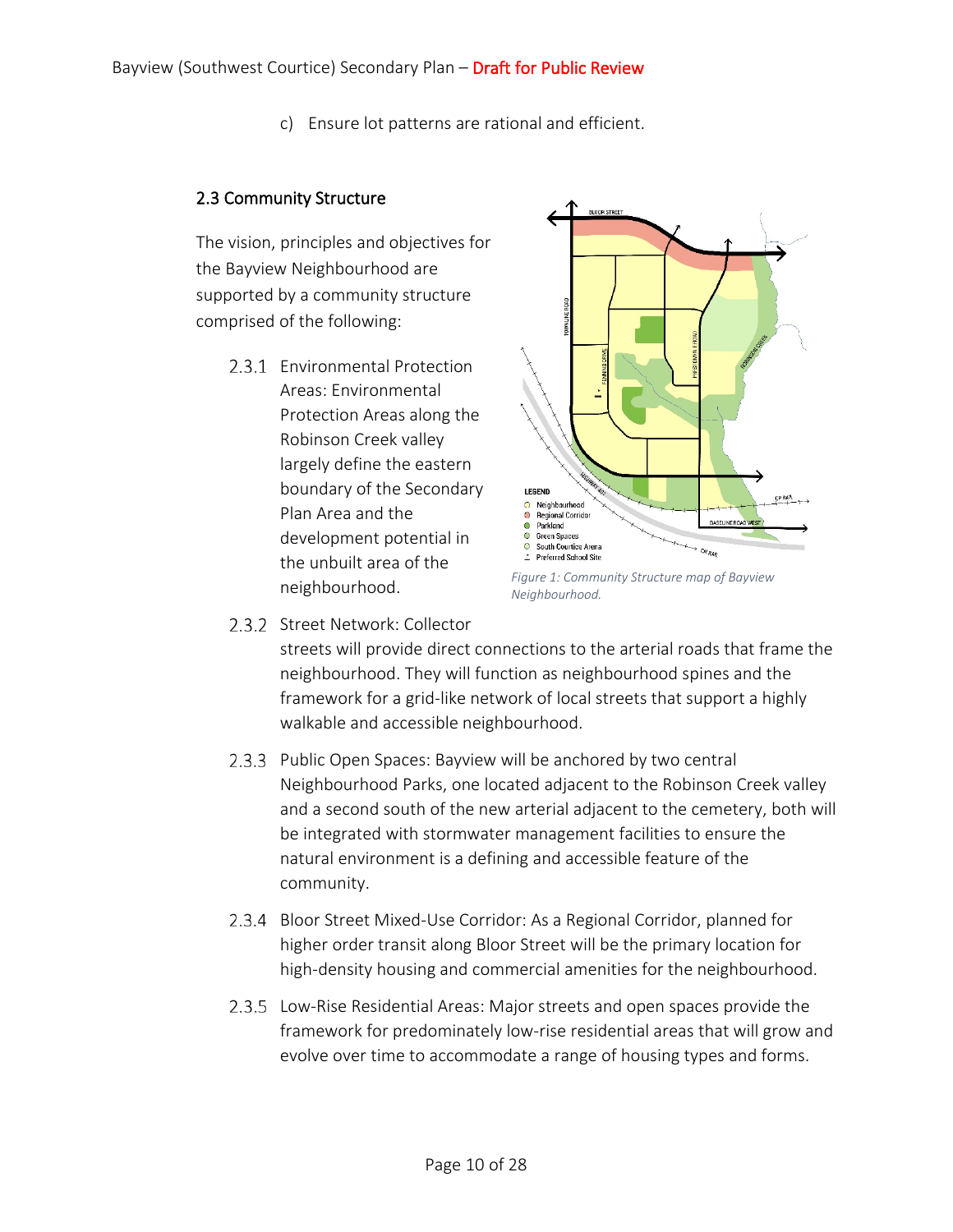## <span id="page-10-1"></span><span id="page-10-0"></span>3 The Environment, Energy and Water

## 3.1 Objectives

- Ensure development and human activity does not have adverse impacts on natural heritage and hydrologically sensitive features, and their ecological functions.
- Establish a network of natural green corridors along the Robinson Creek and its associated tributaries and valley lands, linked to other natural heritage features.
- Implement the recommendations and strategies contained in the Robinson Creek and Tooley Creek Subwatershed Study.
- Integrate stormwater management with the open space system while minimizing impacts on the natural environment.
- Ensure significant natural features are highly visible and contribute to the character of the neighbourhood.
- Significantly increase the tree canopy throughout the Bayview Neighbourhood and support woodland coverage targets for the subwatershed.
- Ensure the Secondary Plan Area is developed on the basis of full municipal sanitary sewer, storm sewer and water services.
- Design buildings, infrastructure and the neighbourhood as a whole to high standards for energy and water conservation.
- Design buildings, infrastructure and open spaces to mitigate the impacts of severe storms, flooding and droughts.
- Integrate opportunities for renewable energy in the design of the neighbourhood.
- Ultimately achieve a net-zero carbon community.

## <span id="page-10-2"></span>3.2 Policies

3.2.1 Natural heritage features and environmentally sensitive areas in Bayview are identified as Environmental Protection Areas on Schedule A of this Secondary Plan.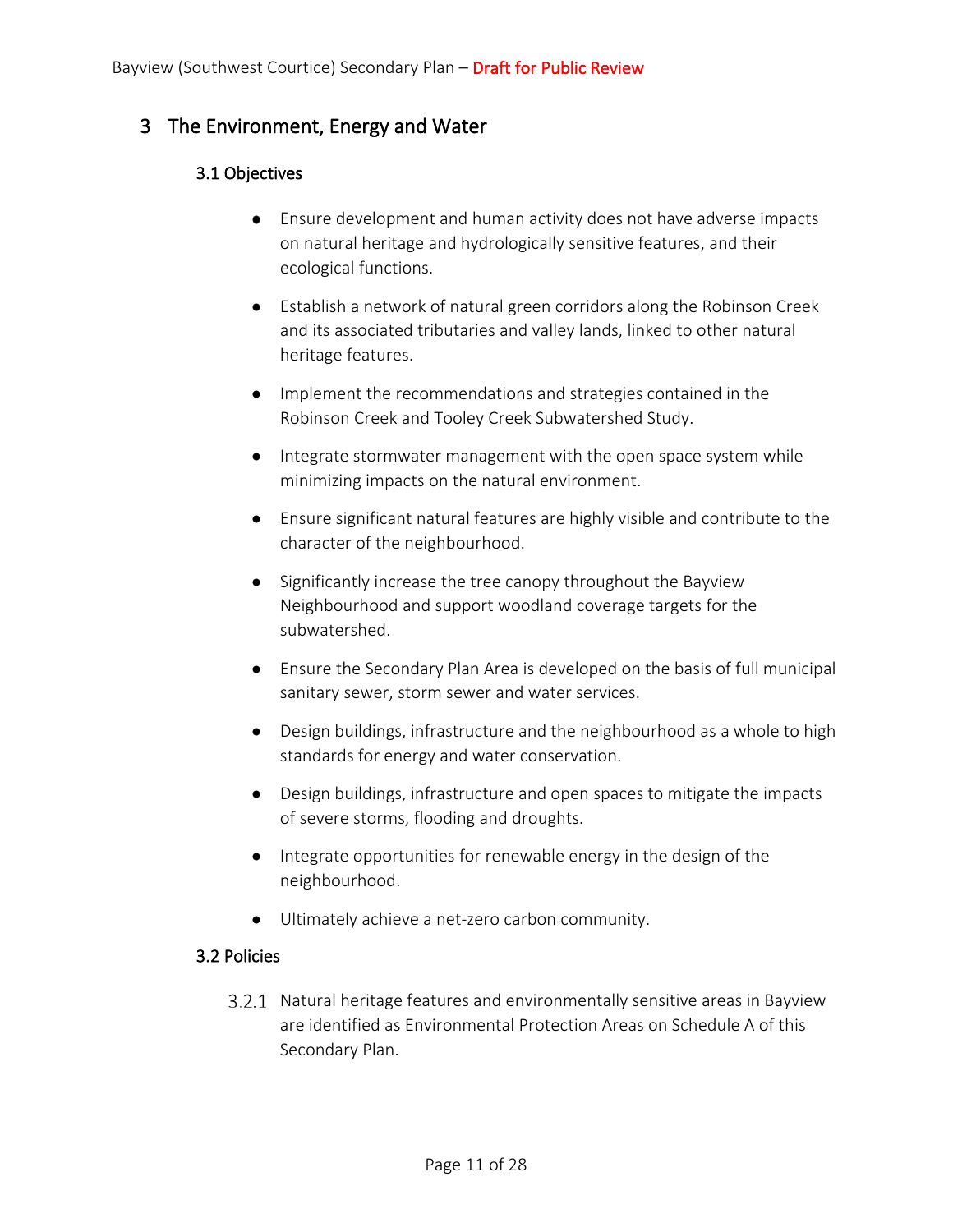- There may be additional environmentally sensitive terrestrial features and areas, natural heritage features and hydrologically sensitive features and areas in addition to those shown in Schedule A of this Secondary Plan. These features are also important to the integrity of the natural heritage system and may be identified on a site-by-site basis for protection through the review of a development application or other studies, including work related to new infrastructure, roads and servicing.
- All development shall adhere to the Environmental Protection Areas policies of Section 14.4 of the Clarington Official Plan.
- An Environmental Impact Study shall be undertaken for development proposals within 120 metres of Environmental Protection Areas, as deemed necessary by the Municipality. Any minor refinements to the boundaries of the Environmental Protection Areas resulting from the recommendations of an Environmental Impact Study shall not require an amendment to the Clarington Official Plan or Secondary Plan.
- 3.2.5 Where the valley system is considered confined, the extent of the valley is determined based on either the visible and discernible Top of Bank or the Long-Term Stable Slope, whichever is greater. A Vegetation Protection Zone of 15 metres as per Table 3-1 of the Clarington Official Plan is required from the valley.
- As a condition of development, proponents may be required to revegetate the Vegetation Protection Zone. This requirement will be determined on a site-by-site basis in consultation with the Municipality and the Conservation Authority. Revegetation would include planting of trees and shrubs that are native species and potentially other measures to enhance fisheries and wildlife habitat.
- 3.2.7 The alteration to the natural state of watercourses and creeks is discouraged and shall require approval by the Conservation Authority, the Municipality, and other agencies as required. Any proposal to alter a section of a watercourse must be justified through appropriate studies and reports as required by the Official Plan, demonstrate a net gain to the feature and function of the watercourse and riparian corridor, maintain or improve its ecological state and incorporate natural channel design features to the satisfaction of the Conservation Authority and the Municipality of Clarington.
- 3.2.8 The preservation of mature trees and woodlands within and outside of the Environmental Protection Area designation is strongly encouraged in order to fully derive benefits relating to microclimate, wildlife habitats,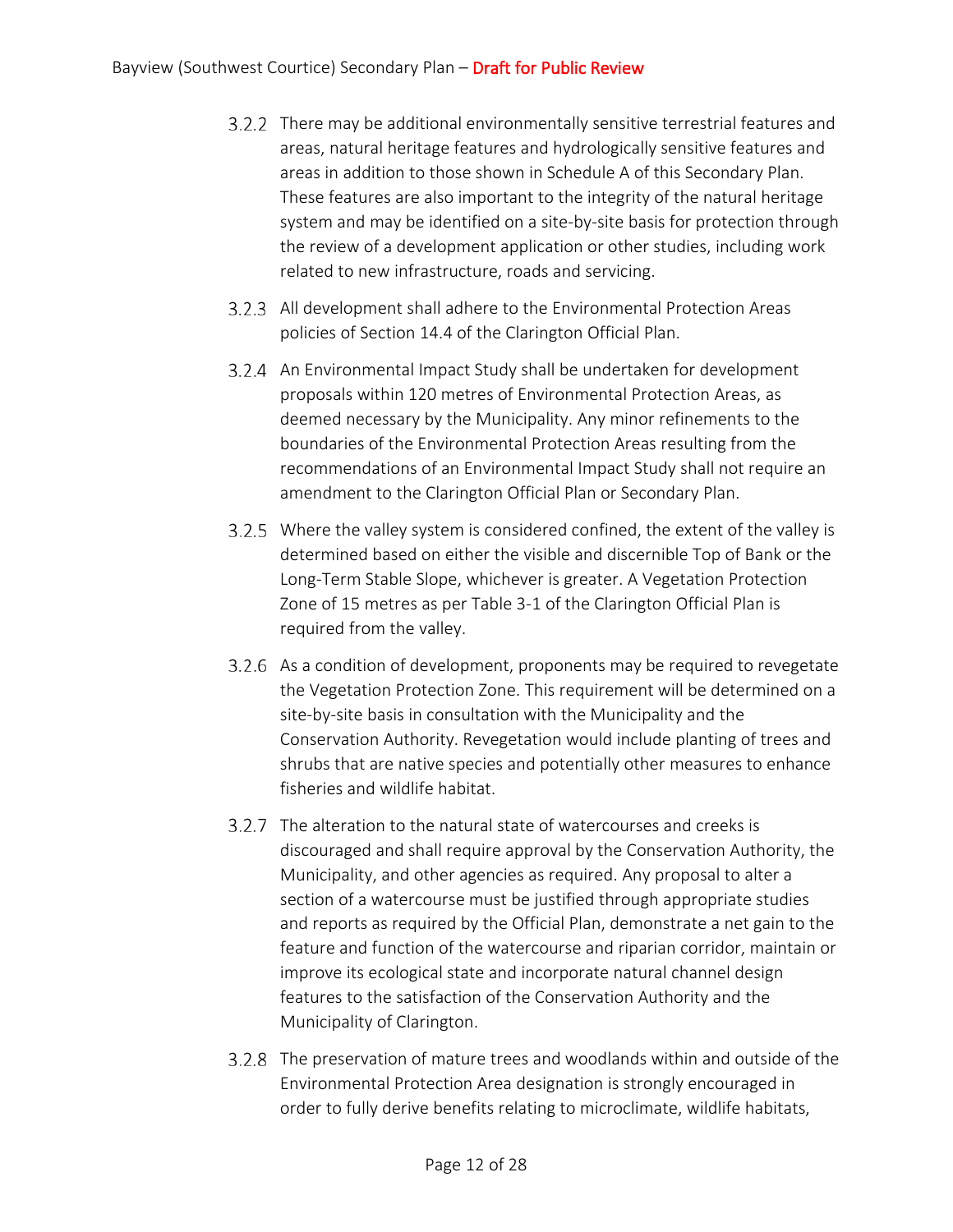hydrology and scenic quality. In this regard, mitigation measures such as tree protection fencing, silt fence/sedimentation control, dust control, and protection of soil moisture regime shall be utilized during construction adjacent the Environmental Protection Areas.

- Through development, the planting of new trees shall be required in public spaces and encouraged in private spaces to fully derive benefits relating to microclimate, wildlife habitats, hydrology and scenic quality. New trees shall be of a variety of native species.
- 3.2.10 All development shall meet high standards for energy efficiency and sustainability in building design and construction, considering passive building standards when designing and constructing buildings.
- 3.2.11 All development shall incorporate energy and water conservation measures, including consideration for renewable/alternative energy systems, such as solar panels.
- Buildings shall be designed to accommodate solar panels, a green roof or high albedo surfaces, or a combination of these.
- 3.2.13 Passive House design shall be encouraged.
- 3.2.14 Landscape design should maximize infiltration, maintain topography, feature hardy, native plantings and trees that provide shade.
- A vegetation protection zone of 30m from each side of a watercourse is required.
- 3.2.16 All development shall meet high standards for the use of Low Impact Development strategies and minimize impermeable surfaces, to aid in stormwater infiltration.
- 3.2.17 A trail system shall be designed and built that connects the neighbourhood to the Robinson Creek lands that, while protecting and enhancing the natural features and functions of these lands, and may include pathways, pedestrian bridges, lookouts and seating areas, to the satisfaction of the CLOCA and the Municipality.
- All new development within the Secondary Plan area shall proceed on the basis of the sequential extension of full municipal services through the Regional and Municipal capital works programs and plans of subdivision.
- Stormwater management facilities shall be incorporated in the Secondary Plan Area to mitigate the impacts of development on water quality and quantity, consistent with the Robinson Creek and Tooley Creek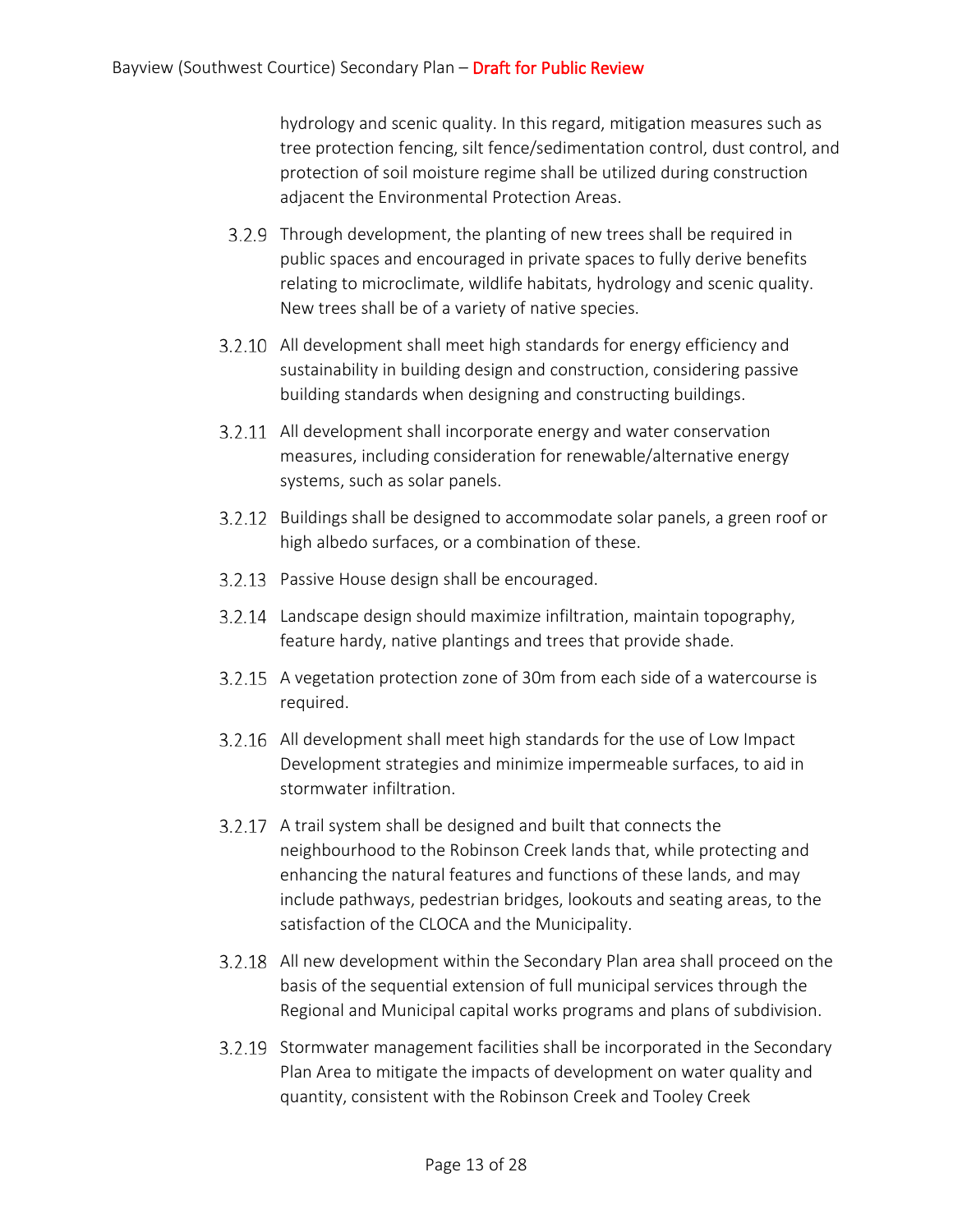Subwatershed Study and the policies of Section 20 of the Clarington Official Plan. Such facilities shall not be located within Natural Heritage Features or their Vegetation Protection Zones.

- 3.2.20 Stormwater management ponds and their associated greenspace shall generally be located in accordance with Schedule A of this Secondary Plan. Subject to a technical study to the Municipality's satisfaction prior to or at the time of a development application for affected lands, the stormwater management pond west of Prestonvale Road and north of the EPA may be required as a temporary facility but ultimately may be replaced by the facility planned on the east side of Prestonvale Road. Any lands identified for stormwater management that may not be required for such facilities may be used for Low and Medium Density Residential uses without amendment to this Plan.
- 3.2.21 The precise siting of stormwater management facilities shall make use of natural drainage patterns to minimize the risk of flooding. Stormwater management facilities will not drain lands located in one subwatershed into another subwatershed.
- Stormwater management facilities shall include the installation of naturalized landscaping and accommodate trails and seating areas where appropriate.
- 3.2.23 The Robinson Creek and Tooley Creek Subwatershed Study identified and assessed a number of Headwater Drainage Features. Those identified as "protection" are included in the Environmental Protection Area designation. For those Headwater Drainage Features identified as "Conservation", applications for development shall:
	- a) maintain, relocate and/or enhance the drainage feature and its riparian corridor;
	- b) if catchment drainage will be removed due to diversion of stormwater flows, restore lost functions through enhanced lot level controls as feasible;
	- c) maintain or replace on-site flows using mitigation measures and/or wetland creation, if necessary;
	- d) maintain or replace external flows to the extent feasible; and
	- e) use natural channel design techniques to maintain or enhance the overall productivity of the reach.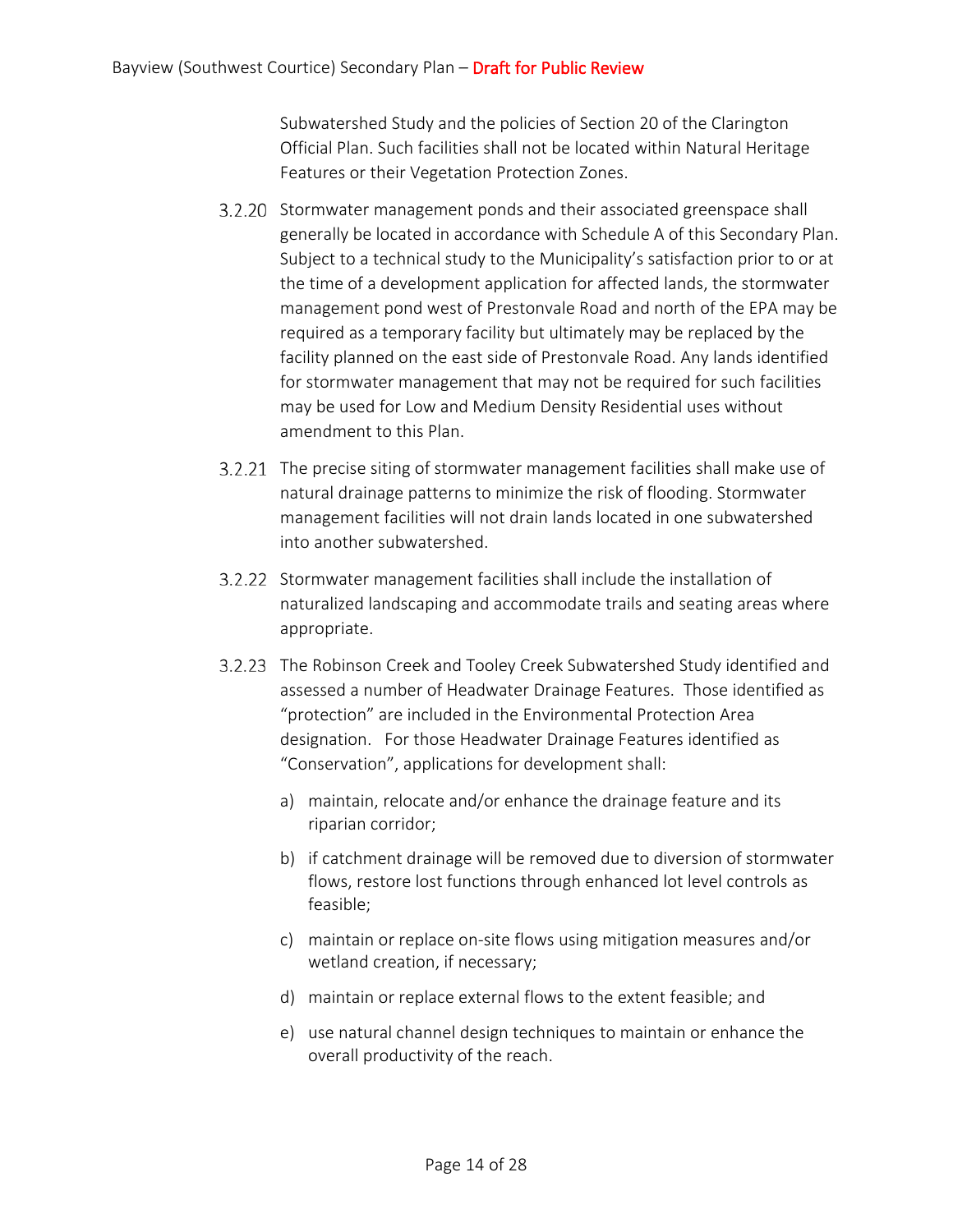- 3.2.24 Stormwater management plans shall demonstrate how the water balance target set in the Robinson Creek and Tooley Creek Subwatershed Study is met.
- A Stormwater Management Report and Plan shall be required in support of development applications and shall apply a range of stormwater management practices including Low Impact Development to ensure water quality control, baseflow management, water temperature control and the protection of aquatic habitat. The Stormwater Management Report and Plan shall explore and consider the feasibility of and opportunities to implement such Low Impact Development measures as:
	- a) Permeable hardscaping;
	- b) Bioretention areas;
	- c) Exfiltration systems;
	- d) Bioswales and infiltration trenches;
	- e) Third pipe systems;
	- f) vegetation filter strips;
	- g) Green roofs (multi-unit buildings);
	- h) Rainwater harvesting; and
	- i) Other potential measures.

## <span id="page-14-1"></span><span id="page-14-0"></span>4 Cultural Heritage

#### 4.1 Objectives

- Conserve and reuse culturally significant historic buildings and their immediate landscapes.
- Interpret the area's cultural heritage within the public realm.

#### <span id="page-14-2"></span>4.2 Policies

- 4.2.1 The conservation and enhancement of significant cultural heritage resources shall be consistent with the provisions of Section 8 in the Clarington Official Plan and all relevant Provincial legislation and policy directives.
- A Stage 1 archaeological assessment has been undertaken for the Secondary Plan Area that found potential for the recovery of pre-contact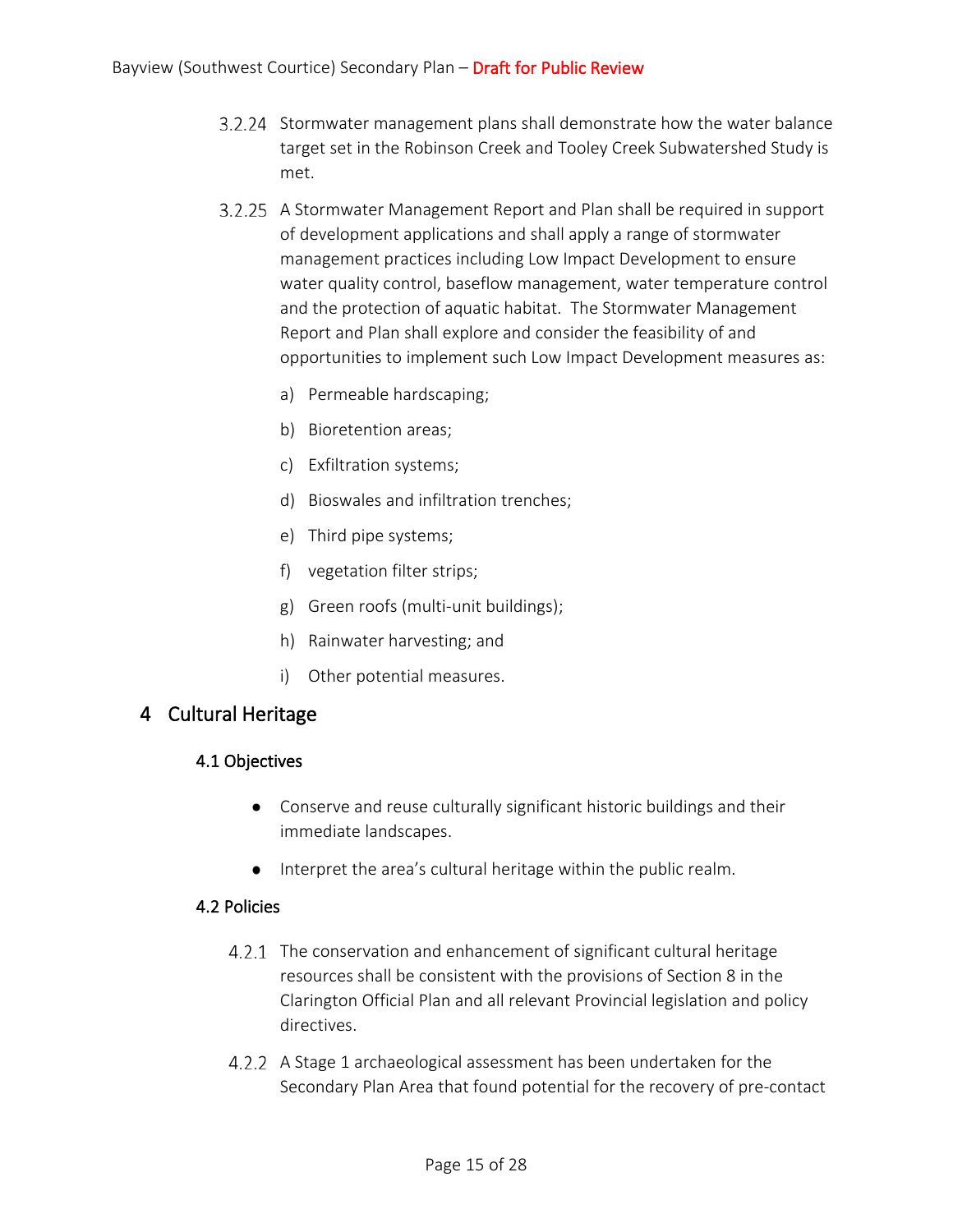and historic Indigenous and Euro-Canadian archaeological resources. Prior to development, a Stage 2 archaeological assessment shall be required for lands shown on Map B and in accordance with the following:

- a) Portions of the Secondary Plan Area that were identified as previously disturbed, are considered to exhibit low archaeological potential and no further assessment is required.
- b) Lands encompassed within the Secondary Plan Area which have been previously subjected to archaeological assessment(s) and cleared by the Ministry of Heritage, Sport, Tourism and Culture Industries (MHSTCI) of further archaeological concern are exempt from further assessment.
- c) The known cemeteries/burial grounds within the Secondary Plan Area exhibit archaeological potential and these areas shall be subject to a Stage 2 archaeological assessment in consultation with the MHSTCI and the Bereavement Authority of Ontario prior to ground disturbance associated with new development.
- d) Those portions of the Secondary Plan Area that exhibit archaeological potential for both Indigenous and historical Euro-Canadian archaeological resources shall be subject to a Stage 2 archaeological assessment prior to any planned development or ground impacts. These areas shall be subjected to test pit or pedestrian survey at 5 metre intervals in accordance with Sections 2.1.1 and 2.1.2 of the Standards and Guidelines for Consultant Archaeologists (MHSTCI 2011).
- 4.2.3 For those portions of the Secondary Plan Area where a Stage 2 archaeological assessment is required, no grading or other disturbance shall take place on any portion of those sites prior to the issuance of a letter of clearance from the MHSTCI.
- Four properties of cultural heritage value or interest are identified on Map B. The property located at 1476 Prestonvale Road is designated under Part IV of the Ontario Heritage Act. The property located at 1440 Gord Vinson Avenue is recognized on the Municipal Register. The properties located at 1246 Prestonvale Road and 1421-1447 Prestonvale Road are properties having potential cultural heritage value or interest. These properties are identified in Schedule B.
- 4.2.5 The Municipality will determine if a Cultural Heritage Evaluation Report is required prior to development on or adjacent to any properties that are identified on the Municipality of Clarington Cultural Heritage Resources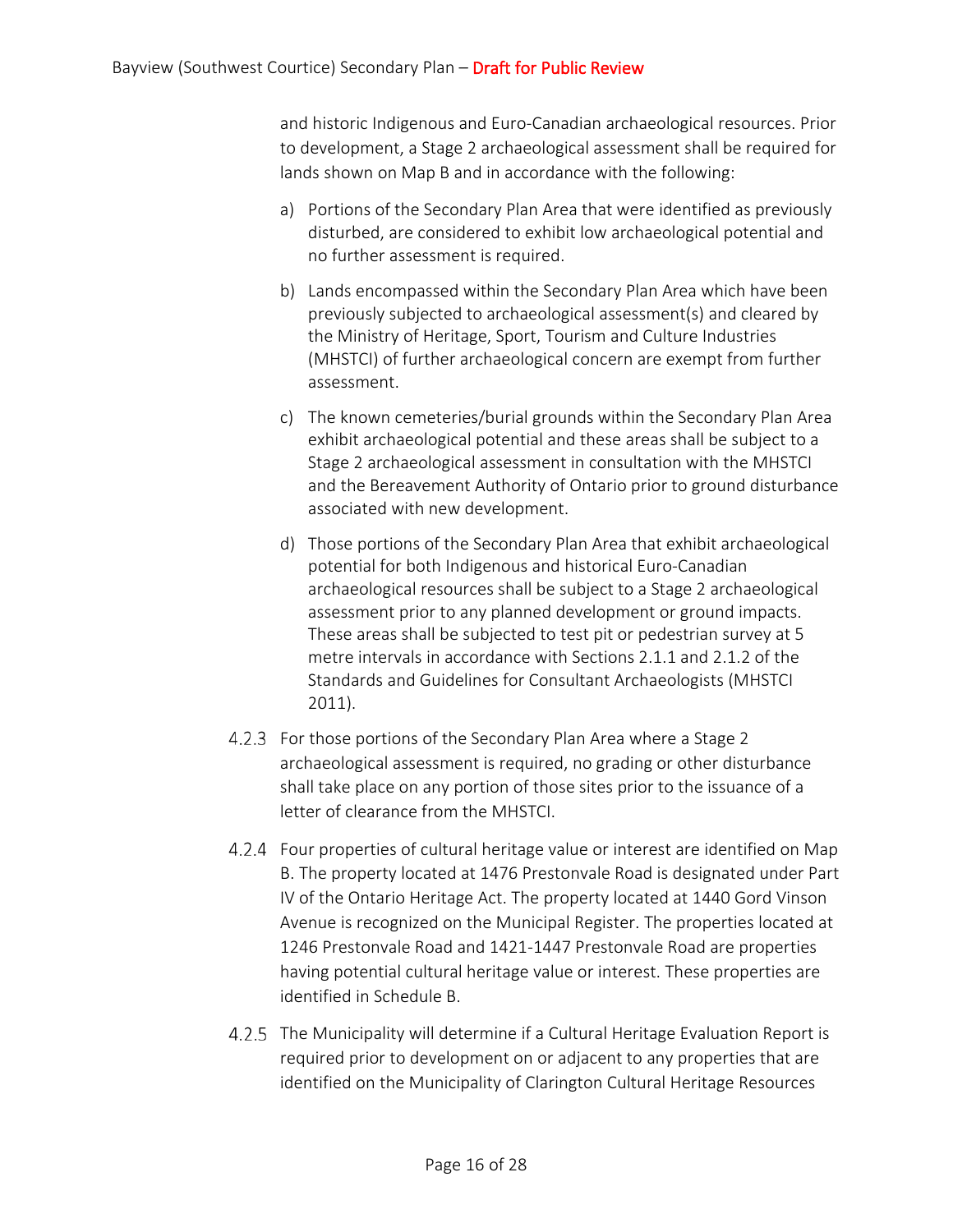List, and any properties that have been identified as having potential Cultural Heritage Value or Interest.

- A Heritage Impact Assessment shall be conducted prior to development on or adjacent to properties that are designated under Part IV of the Ontario Heritage Act, or properties for which a Cultural Heritage Evaluation Report has been conducted and determined that the properties meet the criteria for cultural heritage value or interest as prescribed in O. Reg. 9/06, as amended, or any successors thereto.
- 4.2.7 Cultural Heritage Evaluation Reports and Heritage Impact Assessments shall consider and provide strategies for the conservation and protection of cultural heritage resources, including the potential for in situ conservation.
- Public art and/or other interpretive features recalling the area's cultural heritage shall be integrated into the design of public open spaces within the neighbourhood.

## <span id="page-16-1"></span><span id="page-16-0"></span>5 Streets and Mobility

## 5.1 Objectives

- Establish new or improved road and active transportation connections to existing and planned destinations east of Robinson Creek.
- Ensure the road network facilitates the use of public transit, walking and cycling.
- Establish an interconnected network of trails and other active transportation facilities within the neighbourhood, linked to the broader municipal network.
- Establish inviting, comfortable transit stops within the neighbourhood.
- Ensure streets, buildings and parking facilities can adapt to changes in travel behavior and new transportation technologies.

## <span id="page-16-2"></span>5.2 Policies

5.2.1 The transportation policies contained in Section 19 of the Clarington Official Plan and the policies of this Secondary Plan shall apply with regard to the transportation network of the Secondary Plan Area.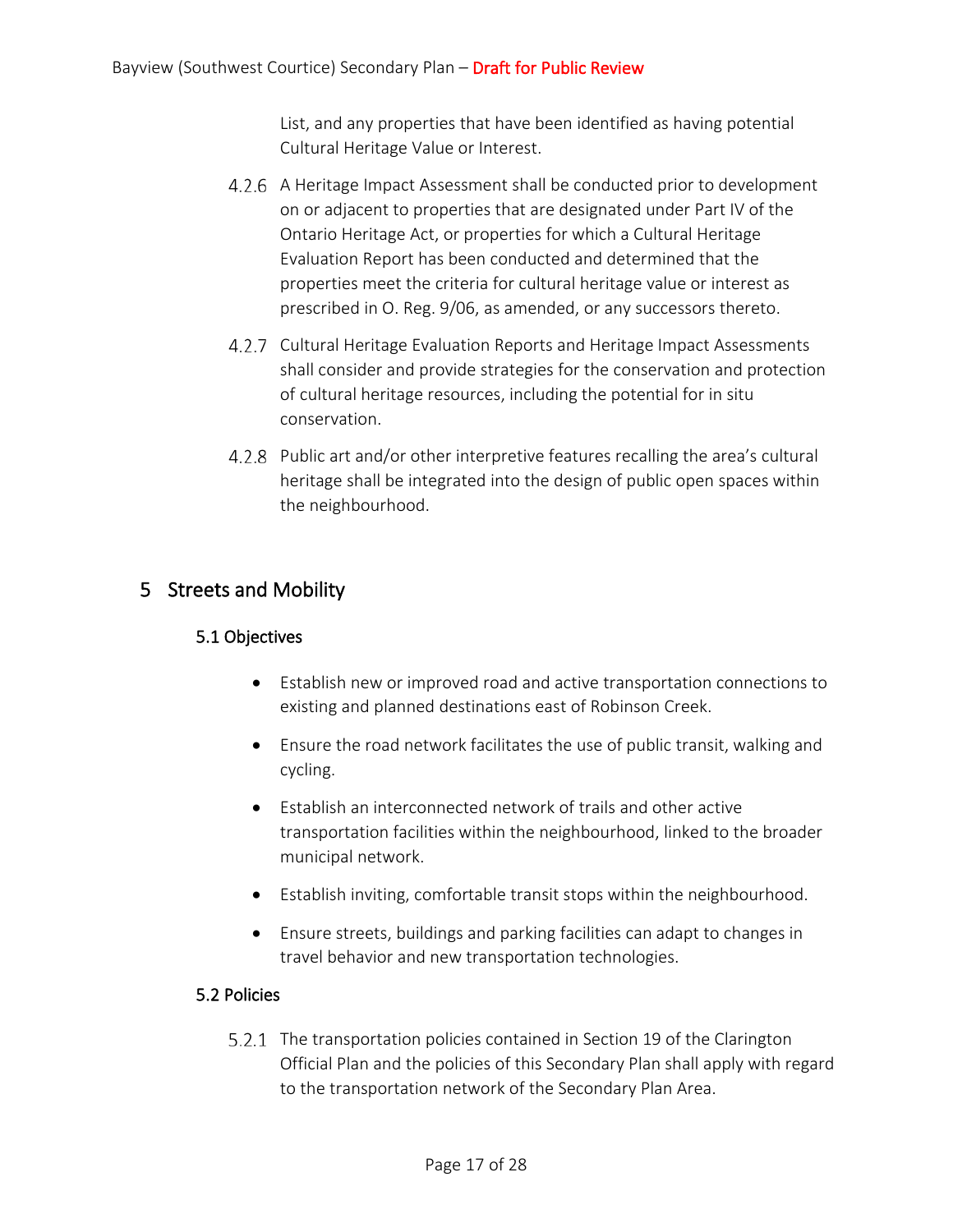- 5.2.2 Development will be structured by an interconnected and grid-like network of streets that facilitate direct pedestrian, cyclist and vehicular movement throughout the community.
- 5.2.3 Development will be structured to provide a pedestrian oriented community by integrating pedestrian linkages to supplement the grid-like network of streets, particularly where direct and continuous pedestrian routes are not well provided for by the street network.
- 5.2.4 Schedule C identifies the Arterial and Collector Roads planned for the area.
- 5.2.5 Townline Road shall be extended to run east-west through the Secondary Plan Area and intersect with Prestonvale Road as shown on Schedule C. This new section of Townline Road shall be a Type B Arterial Road with a public right-of-way width of 30-32 metres. A further extension of Townline Road east of Prestonvale Road will cross the Robinson Creek Valley and its associated flood plain. The design of this section of the road shall ensure that there are no upstream flooding impacts.
- 5.2.6 In conjunction with further development within the Secondary Plan Area, Fenning Drive will be extended to the south and east, intersecting with Prestonvale Road as shown on Schedule C. This new section of Fenning Drive shall be a Collector Road with a public right-of-way width of 20-23 metres.
- 5.2.7 An additional Collector Road segment shall be provided extending south from the new east-west segment of Fenning Drive, intersecting with the new east-west segment of Townline Road. This Collector Road shall have a public right-of-way width of 20-23 metres.
- 5.2.8 All development shall provide new Local Roads in accordance with the policies of this Secondary Plan. New Local Roads shall have a public rightof-way width of 17-20 metres, except window streets, where they are necessary, which may be less than 17 metres subject to the approval of the Municipality. Future Local Roads identified in Appendix B are illustrative; their alignments may be modified without amendment to this plan.
- 5.2.9 The precise public right-of-way widths for all Arterial and Collector Roads within the Secondary Plan Area shall be determined through Phases 3 and 4 of the Southwest Courtice Municipal Class Environmental Assessment.
- All Arterial Roads and Collector Roads shall have sidewalks and street trees on both sides of the street, within the public right-of-way.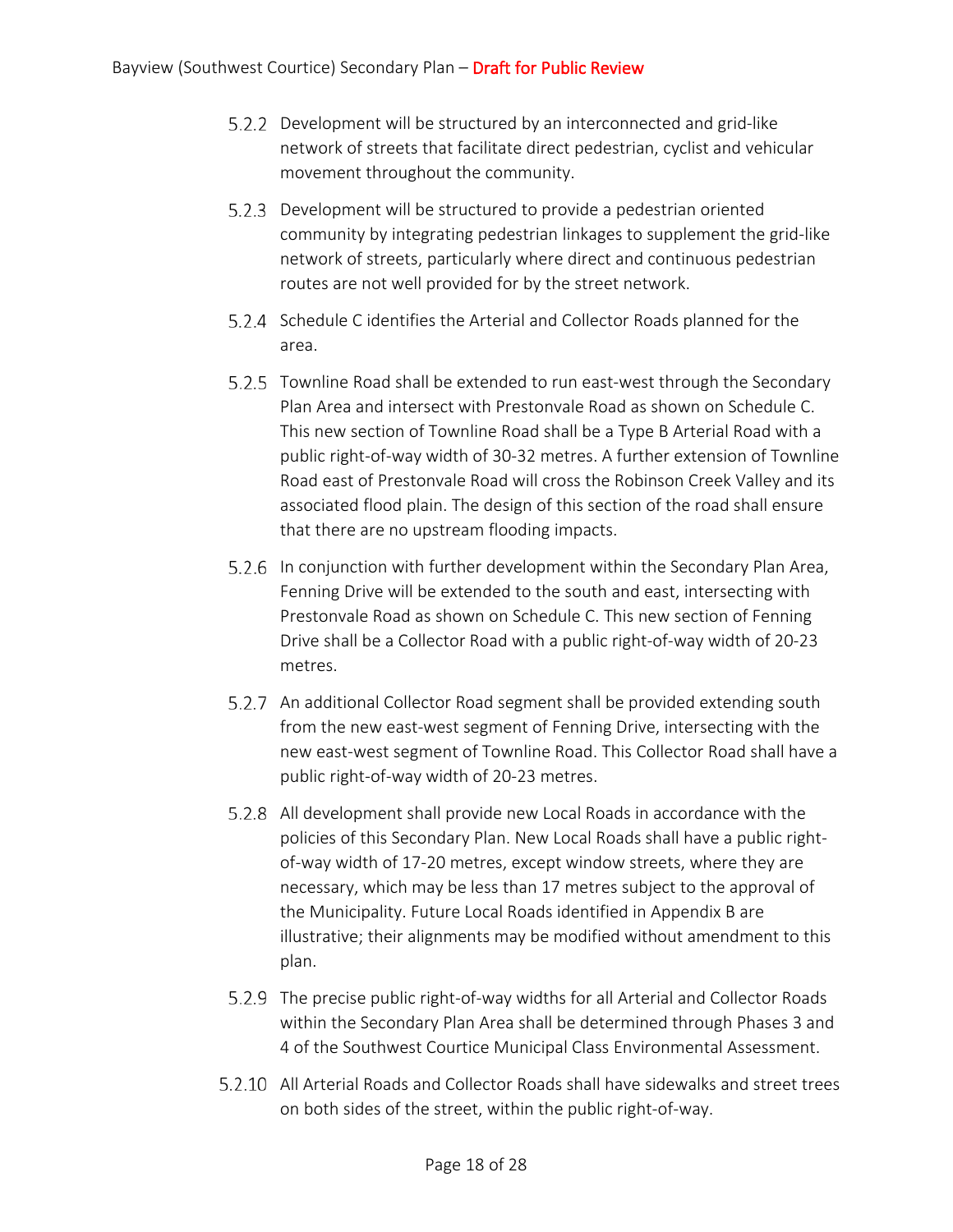- 5.2.11 All Local Streets shall have a sidewalk on at least one side and street trees on both sides, within the public right-of-way. Property owners are encouraged to plant trees in their front yard.
- 5.2.12 Crosswalks at intersections shall be well marked. Raised crosswalks or tabletop intersections shall be considered.
- 5.2.13 On-street parking will be encouraged at appropriate locations on all Collector Roads and Local Roads in order to provide for anticipated parking needs and to assist in calming traffic movement and thereby enhancing pedestrian safety.

## <span id="page-18-1"></span><span id="page-18-0"></span>6 Land Use and Built Form

## 6.1 Objectives

- Accommodate a diverse population of at least 7,700 persons at full buildout.
- Provide a range of housing densities, tenures, and types.
- Integrate affordable housing for individuals and families with low or moderate incomes.
- Create a public realm of streets, parks and other open spaces that is inviting, comfortable and safe.
- Ensure residents have convenient access to basic commercial amenities and community facilities by all modes of travel.
- Ensure compatibility among land uses and housing types.
- Ensure there is architectural variety within each block and along each street within the neighbourhood
- Ensure buildings, streets and landscapes are designed to a high standard.

## <span id="page-18-2"></span>6.2 General Policies

6.2.1 The pattern of land use and the higher order transportation network planned for the area are identified in Map A of this Secondary Plan. Minor alterations to Map A may occur without amendment to this Secondary Plan through plan of subdivision or site plan approval applications provided such minor alterations are in conformity with Policies 24.1.2 and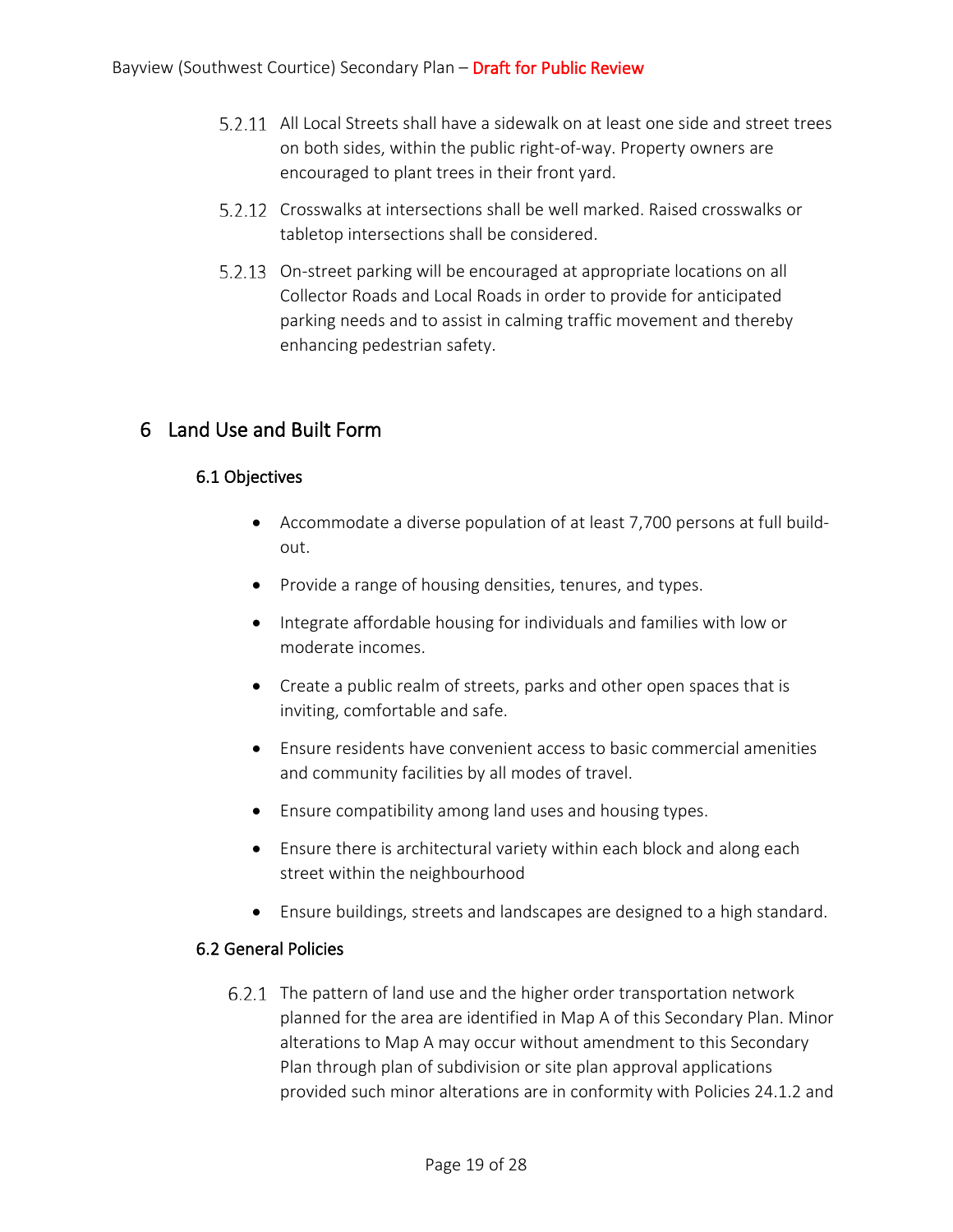24.1.3 of the Clarington Official Plan and the general intent of this Secondary Plan is maintained.

- 6.2.2 In accordance with policies of the Clarington Official Plan the following land use designations apply within the Secondary Plan Area:
	- a) Low and Medium Density Residential
	- j) High Density Residential
	- k) Neighbourhood Parks
	- l) Environmental Protection Areas
	- m) Special Study Area
- 6.2.3 The planned housing unit target for the Secondary Plan Area is approximately 2,900 units. This unit target shall be achieved through a combination of Low Density, Medium Density, and High Density dwelling types across the Plan area in accordance with the policies of this Secondary Plan and Policy 9.4.5 of the Clarington Official Plan.
- 6.2.4 To ensure a diversity of housing is provided and the housing and population targets are achieved development shall support achievement of the following housing mix:
	- a) Low density (detached and semi-detached houses): minimum 50%; target 60%
	- b) Medium density (townhouses, duplex, triplex): minimum 20%; target 25%
	- c) High density (apartments): minimum 10%; target 15%
- 6.2.5 The intent of this Plan is to support the Municipality's affordable housing objectives by requiring a variety of housing sizes and types and permitting accessory apartments, as per Policy 6.3.5 of the Official Plan.
- 6.2.6 As an incentive for the provision of affordable housing, as defined in Section 24.2 of the Clarington Official Plan, reductions in the minimum parking requirements under the Zoning By-law may be considered by the Municipality on a site-by-site basis where housing that is affordable is provided as part of a development proposal.
- 6.2.7 In addition, the Municipality will explore other potential incentives under a Community Improvement Plan or other legislated tool, such as reduced or deferred development charges, reduced application fees, grants and loans, to encourage the development of affordable housing units and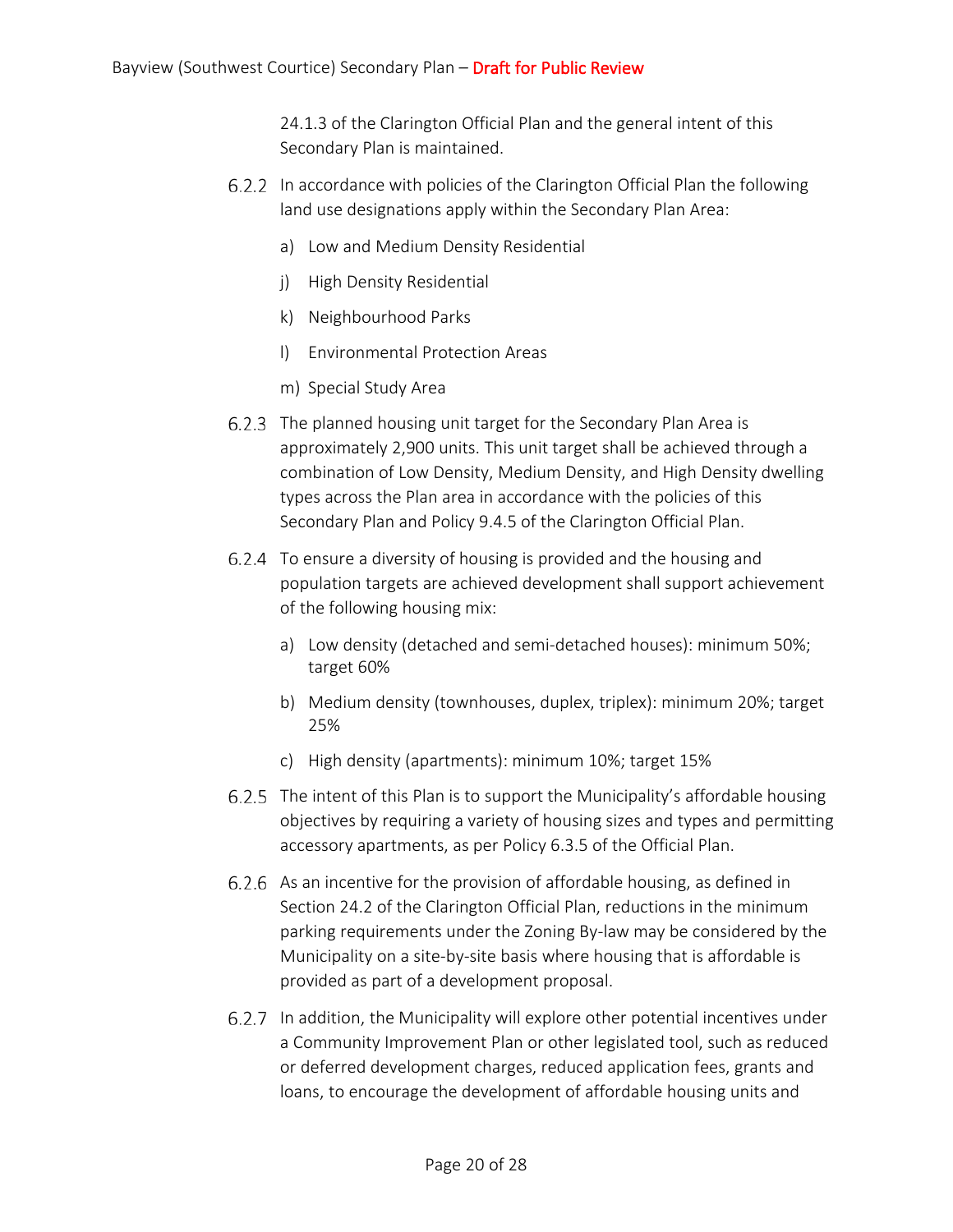purpose-built rental housing. The Municipality will also encourage Durham Region to consider financial incentives for these types of development.

- 6.2.8 The Municipality shall explore options such as the dedication of land, or payment-in-lieu, to support the construction of affordable housing units in Clarington.
- 6.2.9 A second accessory apartment shall be permitted on lots with access to a rear laneway and a minimum width at the rear of 10 metres to accommodate three parking spaces. The second accessory apartment shall be in the form of a unit on the second storey of a detached garage on the laneway.
- 6.2.10 Individual site access for any permitted residential use adjacent to an Arterial Road generally shall not be permitted. Rear laneways shall be the preferred option for accessing such sites. Window streets or flankage lots may be considered. Reverse frontage development generally shall not be permitted within the Secondary Plan Area.
- 6.2.11 Buildings located adjacent to, or at the edge of parks and open spaces, shall provide opportunities for overlook onto the parks and open spaces.

## <span id="page-20-0"></span>6.3 Low and Medium Density Residential

- 6.3.1 The predominant use of lands designated Low and Medium Density Residential shall be for housing purposes. Other uses may be permitted in accordance with Clarington Official Plan Policies 9.3.1, 9.3.2, and 9.3.3.
- 6.3.2 Development of lands designated Low and Medium Density Residential shall include a mix of Low Density and Medium Density dwelling types.
- Permitted dwelling types and minimum and maximum heights for Low and Medium Density Residential areas are as follows:
	- a) Permitted Low Density dwelling types shall include single detached dwelling, semi-detached dwellings, and accessory apartments.
	- n) Permitted Medium Density dwelling types shall include townhouses, duplexes, triplexes, and accessory apartments.
	- b) The height of any new building shall be a maximum of 3 storeys.
- 6.3.4 Notwithstanding Policy 6.3.3, apartment buildings and stacked townhouses up to four storeys shall be permitted on lots fronting an arterial street, in accordance with Policy 9.4.5 of the Clarington Official Plan.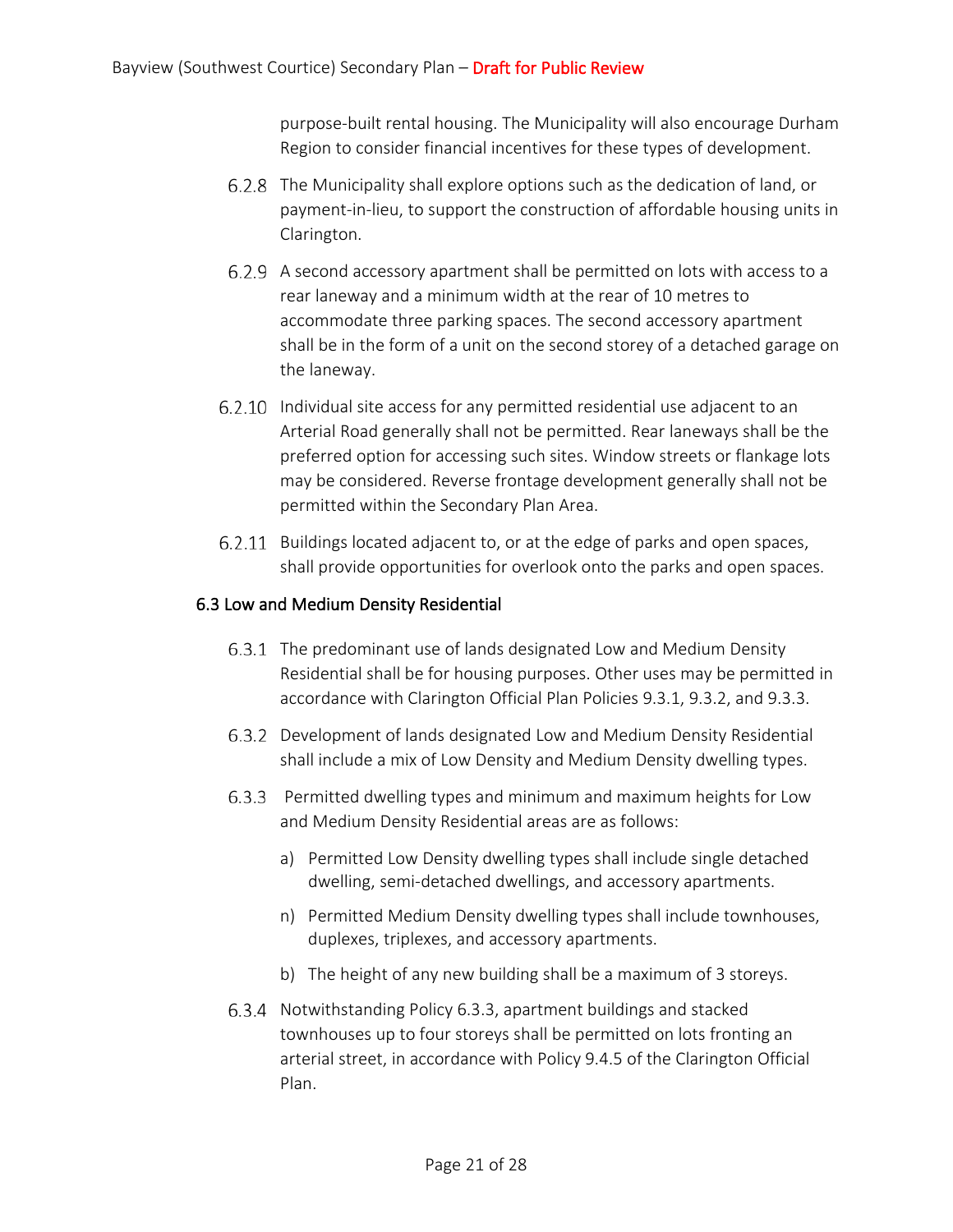- 6.3.5 Applications for the development of more than 100 units shall include a mix of housing types, with an overall minimum density of 30 units per net hectare and a minimum of 20% of the units comprising Medium Density dwelling types.
- In addition to residential uses, small-scale neighbourhood-oriented commercial uses not exceeding 250 square metres of gross leasable retail floor area, such as convenience stores, restaurants and personal services may be permitted on the ground floor of a residential building that fronts an arterial street.
- 6.3.7 The integration of medium density housing throughout the neighbourhood shall be encouraged. Townhouses and other forms of medium density housing accessed by rear laneways shall be strongly encouraged along arterial and collector streets and on lots facing parks and other open spaces.
- 6.3.8 To ensure development in Low and Medium Density Residential areas contributes to attractive streetscapes and an inviting, comfortable pedestrian realm, the following policies shall apply:
	- a) Grade-related dwelling units, excluding secondary units, shall have their main entrance visible and accessible from the sidewalk;
	- b) Front double garages without living space directly above them generally shall be recessed from the front wall of the house;
	- c) Front single garages and double garages with living space directly above them may extend partially beyond the front wall of the house, but this condition shall not dominate the length of the block;
	- d) The width of a driveway generally shall correspond with the width of the garage, although in the case of single garages, a wider driveway may be permitted where it does not prevent soft landscaping in the front yard with a minimum width of three metres;
	- e) Blocks with a concentration of townhouses and/or lots less than 12 metres wide for other housing types shall be encouraged to incorporate rear laneways;
	- f) The maximum number of contiguously attached townhouses with rear garages accessed from a laneway shall be eight;
	- g) The maximum number of contiguously attached townhouses with front garages facing a collector road or park shall be four;
	- h) Buildings on corner lots shall have articulated facades facing both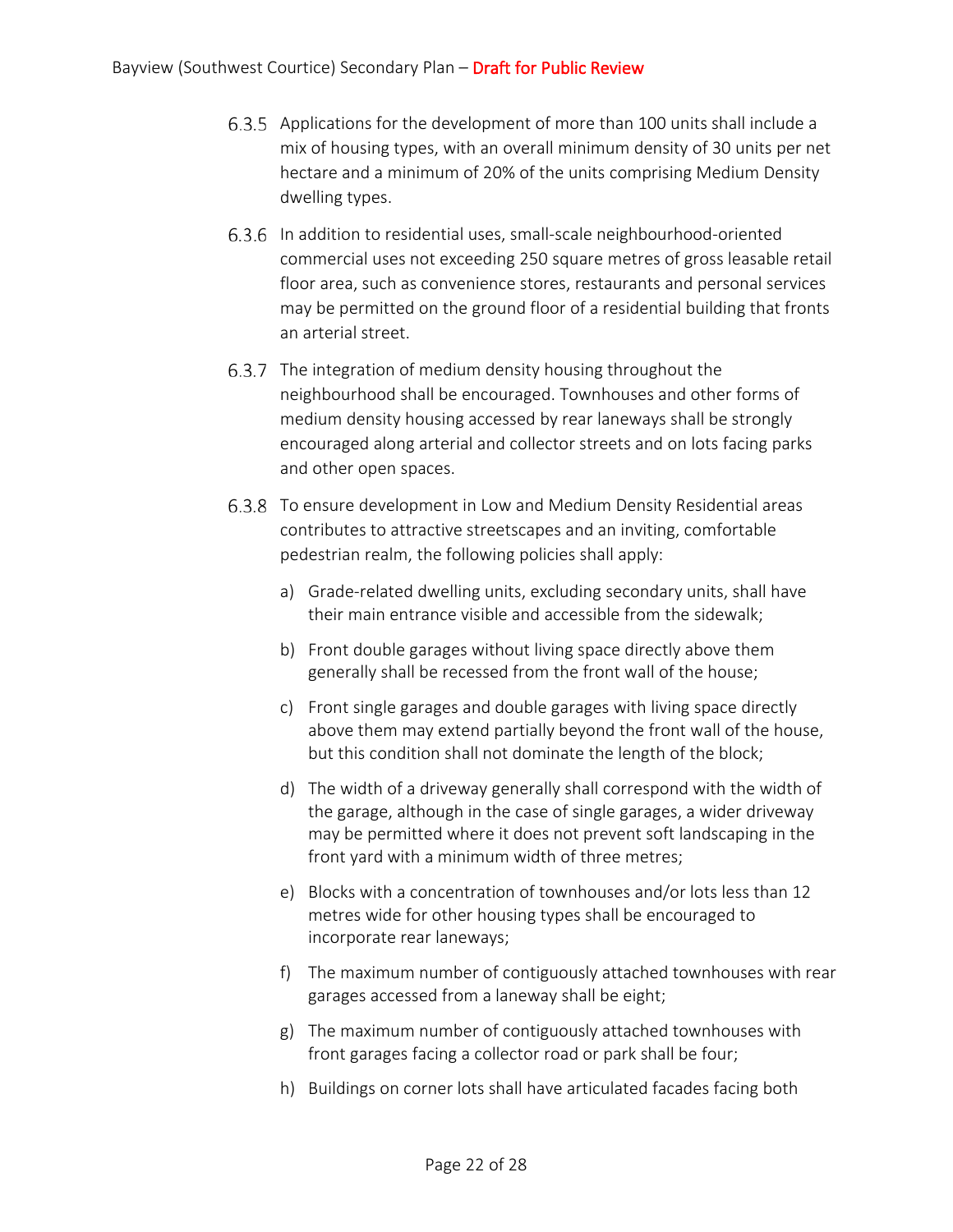streets;

i) Front and exterior side yard porches shall be encouraged.

## <span id="page-22-0"></span>6.4 High Density Residential

- The predominant use of lands designated High Density Residential shall be for housing purposes. Other uses may be permitted in accordance with Clarington Official Plan Policies 10.6.6 and 10.6.7.
- 6.4.2 Permitted dwelling types and minimum and maximum heights for High Density Residential areas are as follows:
	- a) Permitted dwelling types shall include townhouses, duplexes, triplexes, stacked townhouses, low rise apartment buildings, and dwelling units as part of a mixed-use building.
	- o) The height of any new building shall be a minimum of 3 storeys.
	- p) The maximum height of buildings shall be 10 storeys where a transition can be provided on the site to lower buildings in the adjacent Low and Medium Density area; otherwise the maximum height shall be 6 storeys.
- Primary entrances shall be clearly visible and located on a public road frontage or onto public open spaces. Access from sidewalks and public open space areas to primary building entrances shall be convenient and direct, with minimum changes in grade, and shall be generally accessible to people who are mobility challenged.

## <span id="page-22-1"></span>6.5 Special Study Area

6.5.1.1 Lands associated with a potential partial interchange at the intersection of Highway 401 and Prestonvale Road / Baseline Road are identified as a Special Study Area on Map A. Existing uses on these lands may continue, and minor additions to buildings shall be permitted. New development on these lands, however, is prohibited until such time that a detailed engineering study of the potential partial interchange, and/or other roadway improvements, is undertaken. The detailed engineering study will determine the ultimate land requirements for the partial interchange and other improvements, and should any lands identified as a Special Study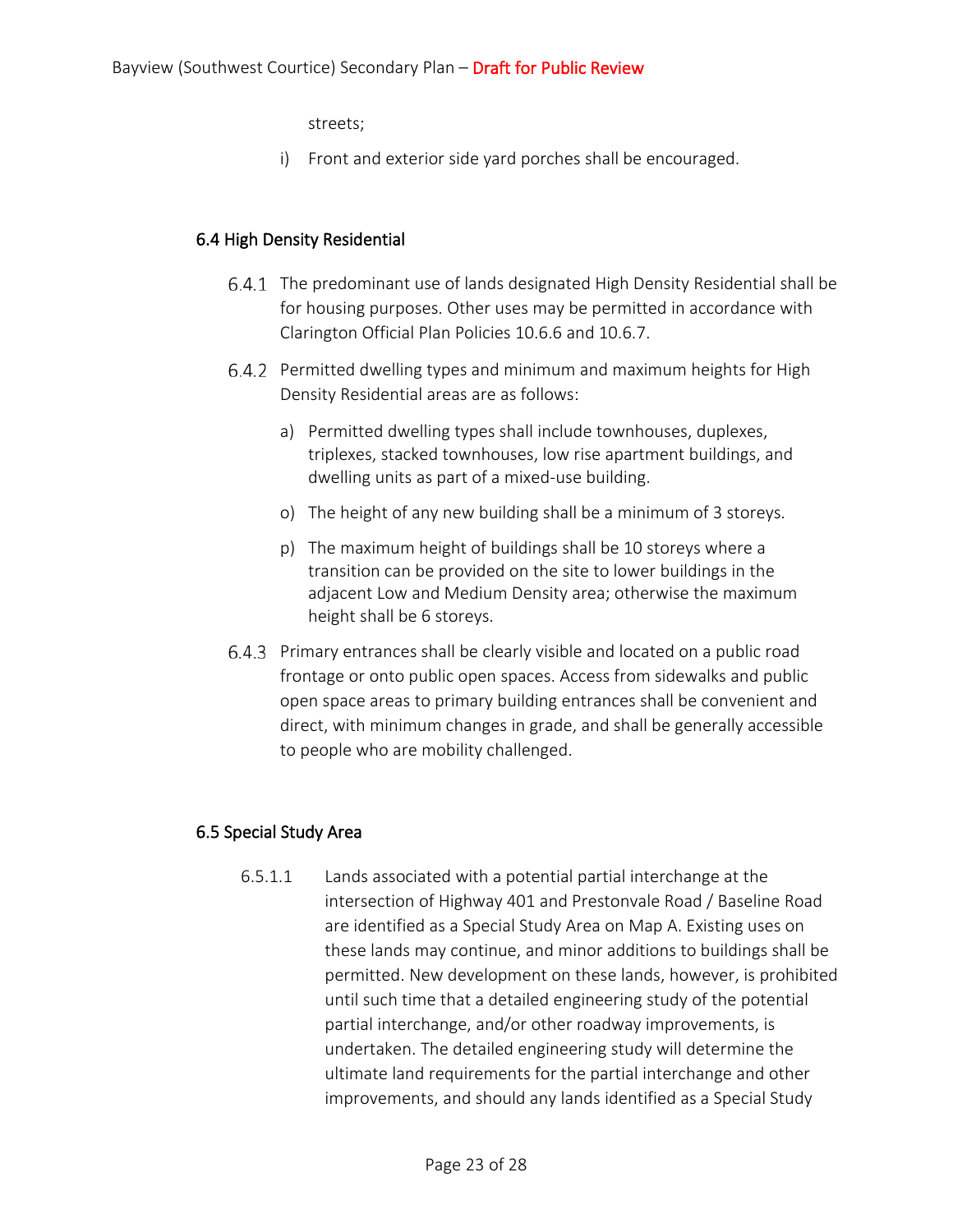Area on Map A be deemed to be surplus to those required for the improvements, the underlying Low and Medium Density Residential land use designation shall apply. Where an underlying land use designation is not shown in this Secondary Plan, the underlying land use designation contained in the Official Plan shall apply

- 6.5.1.2 Infrastructure required to service the Bayview community is permitted on these lands.
- 6.5.1.3 Should the Region and Municipality determine that the partial interchange is no longer required and it is removed from the Clarington Official Plan, the underlying Low and Medium Density Residential land use designation shall apply to the lands identified as a Special Study Area on Map A. Where an underlying land use designation is not shown in this Secondary Plan, the underlying land use designation contained in the Official Plan shall apply.

## <span id="page-23-1"></span><span id="page-23-0"></span>7 Parks and Community Facilities

## 7.1 Objectives

- Create a public realm of streets, parks and other open spaces that is inviting, comfortable and safe.
- Ensure residents have convenient access to basic commercial amenities and community facilities by all modes of travel.
- Ensure parks and other public open spaces are highly visible, accessible, and usable.
- Ensure parks contain a range of neighbourhood-scale facilities for residents of all ages and abilities.
- Use significant natural features, stormwater management facilities and other public open spaces to enhance the character of, and connectivity within, the parks and open space network.
- Ensure trees are planted in the public and private realms to define streetscapes and parks over time.
- Integrate public art into the design of parks, streets and other public spaces.
- Interpret the area's cultural heritage within the public realm.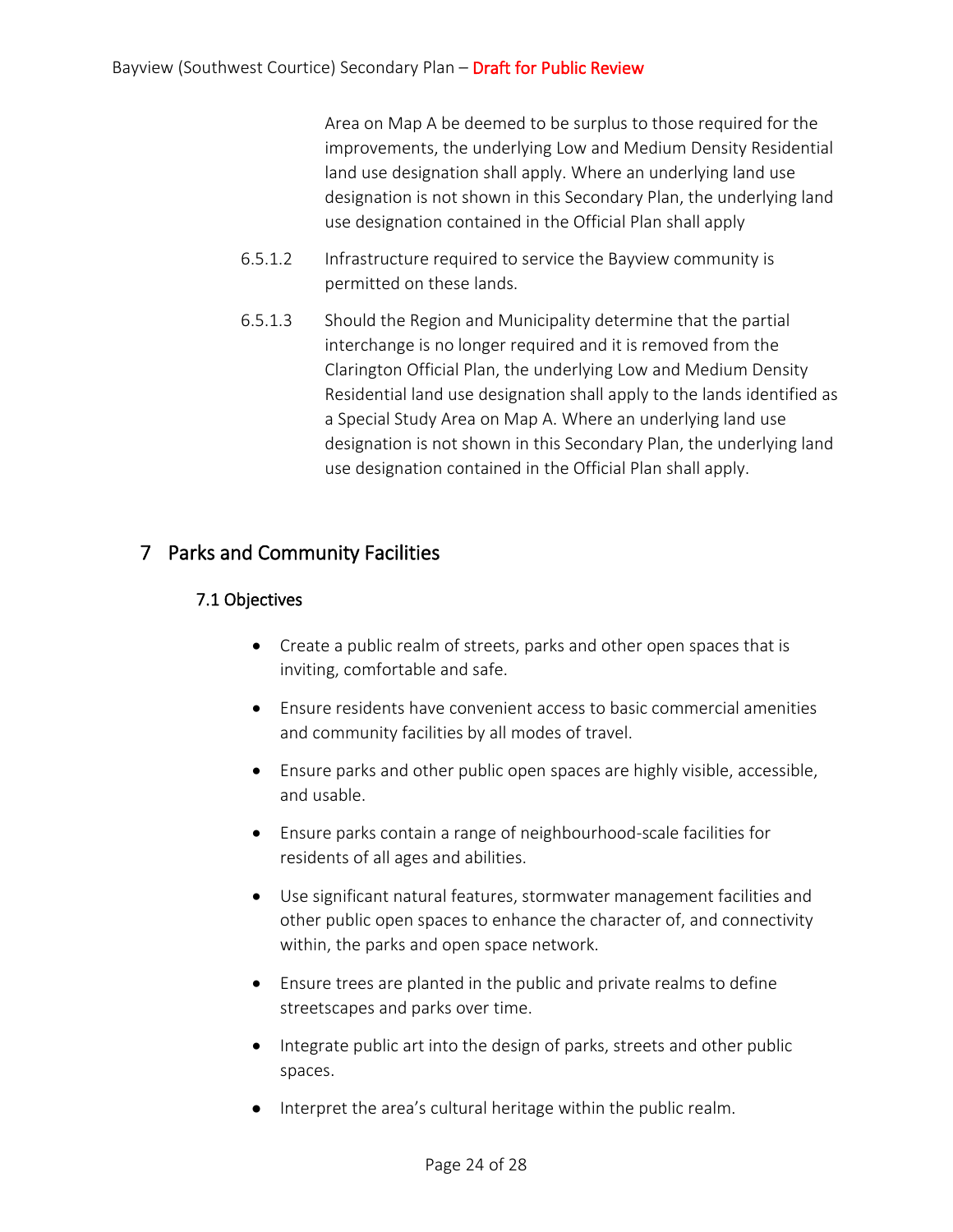## <span id="page-24-0"></span>7.2 Policies

- 7.2.1 Two new neighbourhood parks are planned for Bayview as conceptually identified on Map A. The precise size of each park shall be determined through the Plan of Subdivision process for the surrounding lands, based on the parkland provision requirements of Section 18 of the Official Plan. The new north park shall not be less than 2.5 hectares and the new south park shall not be less than 1.5 hectares.
- 7.2.2 New Neighbourhood Parks shall be of a size and shape that can accommodate the basic active and low intensity recreational needs of the neighbourhood residents. New Neighbourhood Parks shall be seamlessly integrated with natural areas, stormwater management ponds, and the trail network.
- 7.2.3 To ensure the neighbourhood parks are an accessible and prominent feature of the neighbourhood, a minimum of 60% of their boundaries, excluding where they abut an Environmental Protection Area or stormwater management pond, shall abut a public street.
- 7.2.4 The design of the Neighbourhood Parks shall include children's play elements, benches and other seating, lawn areas for casual recreation and generous tree planting. Facilities such as basketball courts, and splash pads shall also be considered.
- 7.2.5 Municipal park design should encourage the incorporation of low impact development features into the design.
- All development shall provide for the implementation of a trail network in accordance with the conceptual location of trails identified as Key Pedestrian Connections on Map A. In addition to on-street facilities within the Low and Medium Density Residential Areas, this trail network will consist of Primary and Secondary Trails as defined in Section 18.4 of the Clarington Official Plan. The precise location, type and design of trails will be determined through the development approval process and subject to the following:
	- a) Trail design and type will be based on each site's sensitivity in order to minimize environmental impacts and will be designed to accommodate a range of users and abilities
	- q) Trails will be directed outside of natural areas where possible, or to the outer edge of buffer areas.
	- r) Trails located in proximity to sensitive natural features, or adjacent to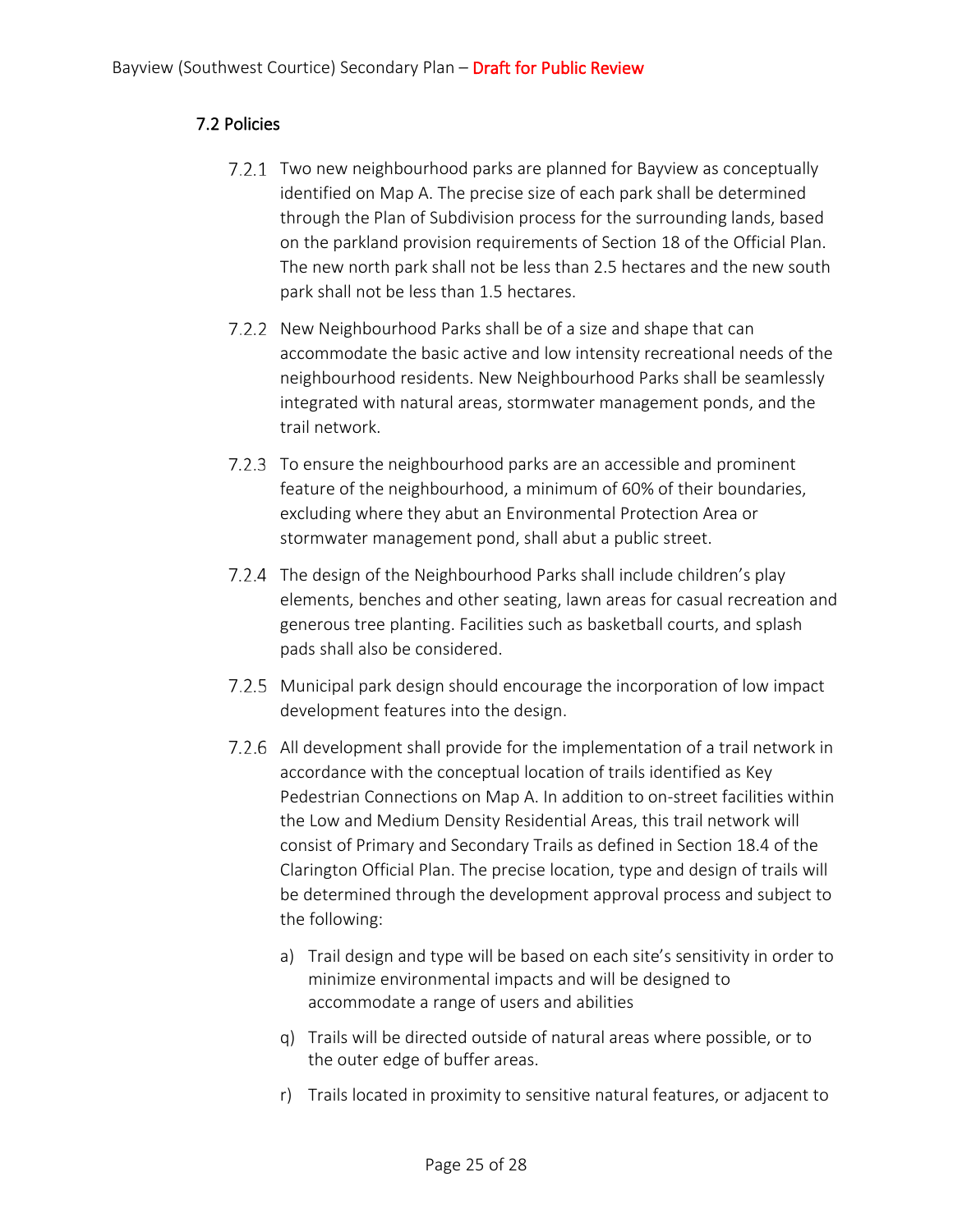stormwater management facilities should incorporate interpretive signage at various locations to promote understanding and stewardship of the features and functions of the natural environment.

- s) The Municipality will consider winter maintenance of multi-use trails, particularly along routes that connect pedestrians to key destinations including schools and other public service facilities.
- 7.2.7 One primary school is planned to serve the neighbourhood, and a potential location adjacent to a neighbourhood park is identified on Schedule D. Notwithstanding the preferred location, a school may be developed elsewhere within a Low and Medium Density Residential area without amendment to this plan. Should an alternative site be selected for the school, the lands identified for the preferred site shall be developed in accordance with the policies for Low and Medium Density Residential areas.
- 7.2.8 The Municipality will consider winter maintenance of multi-use trails, particularly along routes that connect pedestrians to key destinations including schools and other public service facilities.
- 7.2.9 The size and configuration of the school site shall be consistent with the policies or requirements of the School Board.
- 7.2.10 Shared parking between the school and an adjacent or nearby municipal facility or institutional use shall be strongly encouraged.

## <span id="page-25-1"></span><span id="page-25-0"></span>8 Implementation

## 8.1 Objectives

- Ensure roads and municipal services required for any part of the neighbourhood are in place and operative prior to or coincident with development.
- Ensure each phase of development is contiguous to a previous phase.
- Ensure lot patterns are rational and efficient.

## <span id="page-25-2"></span>8.2 Policies

A phasing plan shall be prepared for approval of plans of subdivision in the Secondary Plan Area. The phasing plan shall establish phases of development of the lands and shall provide for the staging of construction of public infrastructure and services in relation to phases of development.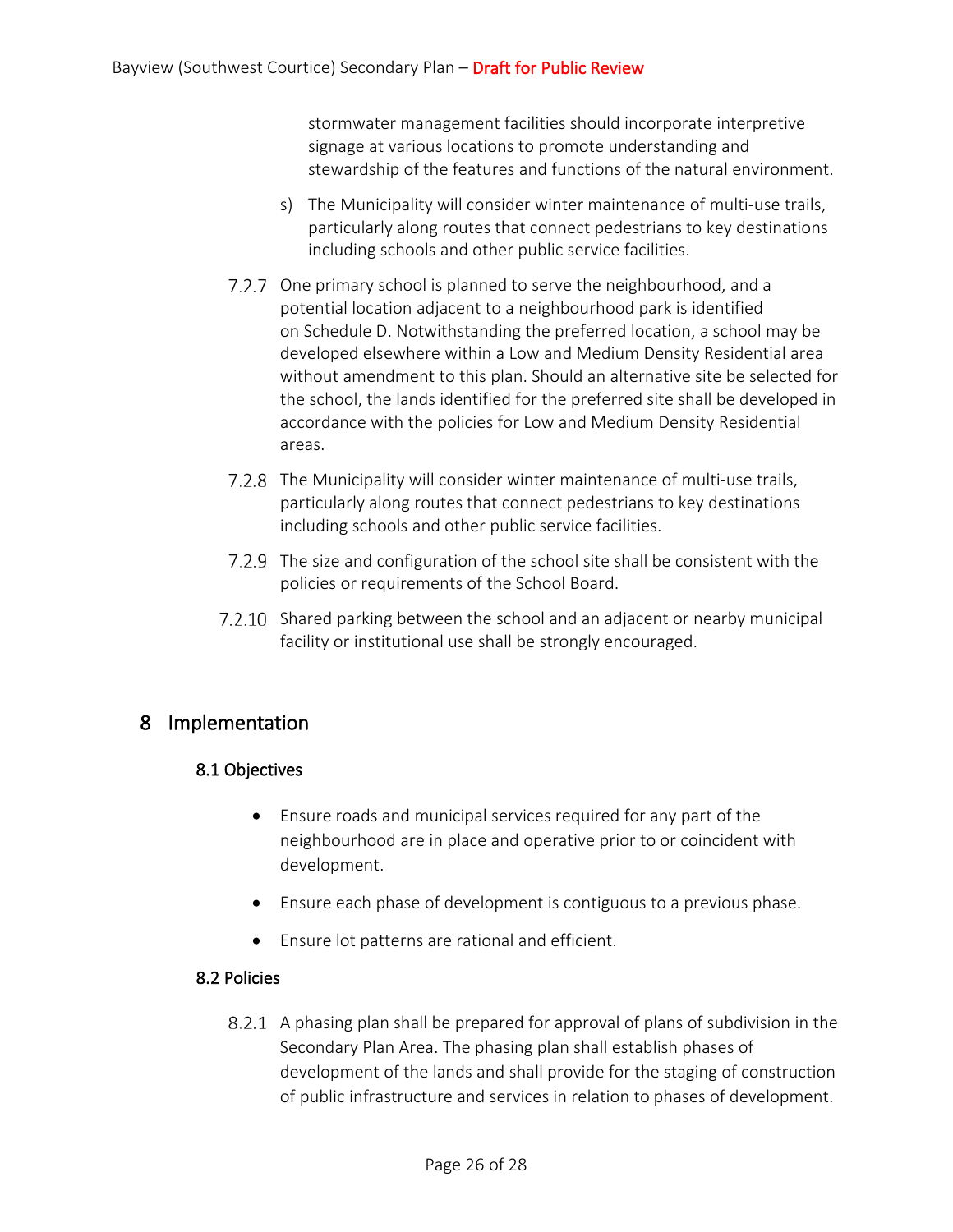The phasing plan shall take into account the responsibility for construction of the public infrastructure and services and shall be considered by the Municipality in enacting amendments to the Zoning By-law and in recommending plans of subdivision for approval.

- 8.2.2 The review and approval of Site Plan Applications for lands within Bayview shall be guided by the policies of this Secondary Plan and the Bayview Urban Design and Sustainable Development Guidelines.
- 8.2.3 In addition to the provisions of Section 23.4.2 of the Official Plan, Holding Symbols may be used to ensure achievement of the policies of this Secondary Plan by establishing conditions linking the development to the achievement of site development and urban design policies and objectives through site plan agreements and agreement on the provision of infrastructure.
- 8.2.4 In addition to provisions of Section 23.4.3 of the Official Plan, prior to the removal of a Holding Symbol, the following provisions apply in respect to the Secondary Plan Area:
	- a) The proponent's plan demonstrates how they will implement the policies of this Secondary Plan; and
	- b) Arrangements have been made satisfactory to the Municipality and the Regional Municipality of Durham for the proponent's contributions and dedications to required infrastructure referenced in this Secondary Plan.
- 8.2.5 Elements of the transportation and servicing network required for any part of the community, shall be in place and operative as necessary, coincident with urban development, in accordance with the provisions of this Secondary Plan.
- 8.2.6 The terms shall and required are used throughout this Plan to indicate items that must be provided. Where the Municipality determines it is not possible to provide such an item, it may waive the required provision of said item solely at its discretion.

## <span id="page-26-1"></span><span id="page-26-0"></span>9 Interpretation

## 9.1 Policies

9.1.1 This Secondary Plan refines and implements the policies of the Official Plan. Unless otherwise indicated, the policies of the Official Plan shall